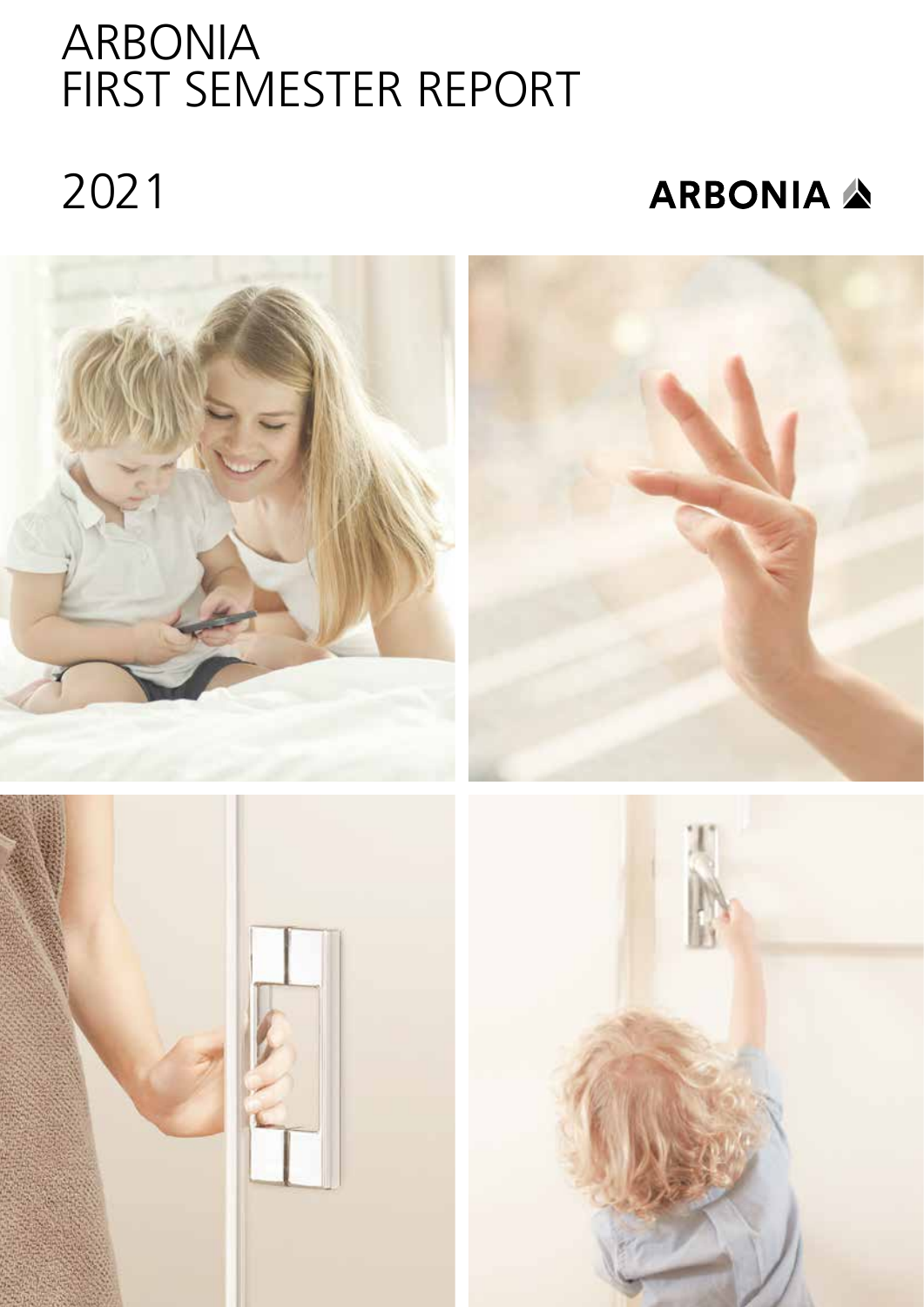Arbonia can look back on a very successful first half-year of 2021. This was driven by the continued good building construction activity due to still favourable conditions resulting from low interest rates, a housing shortage, and European-wide subsidy programmes for energyefficient new construction and renovation. Arbonia additionally benefits from its further strengthened competitive position as a European building components supplier. The investments made in recent years in automation, digitisation, and vertical integration created the conditions for gaining market shares in Central European sales markets and for further increasing profitability, even during the COVID-19 pandemic and the following upturn.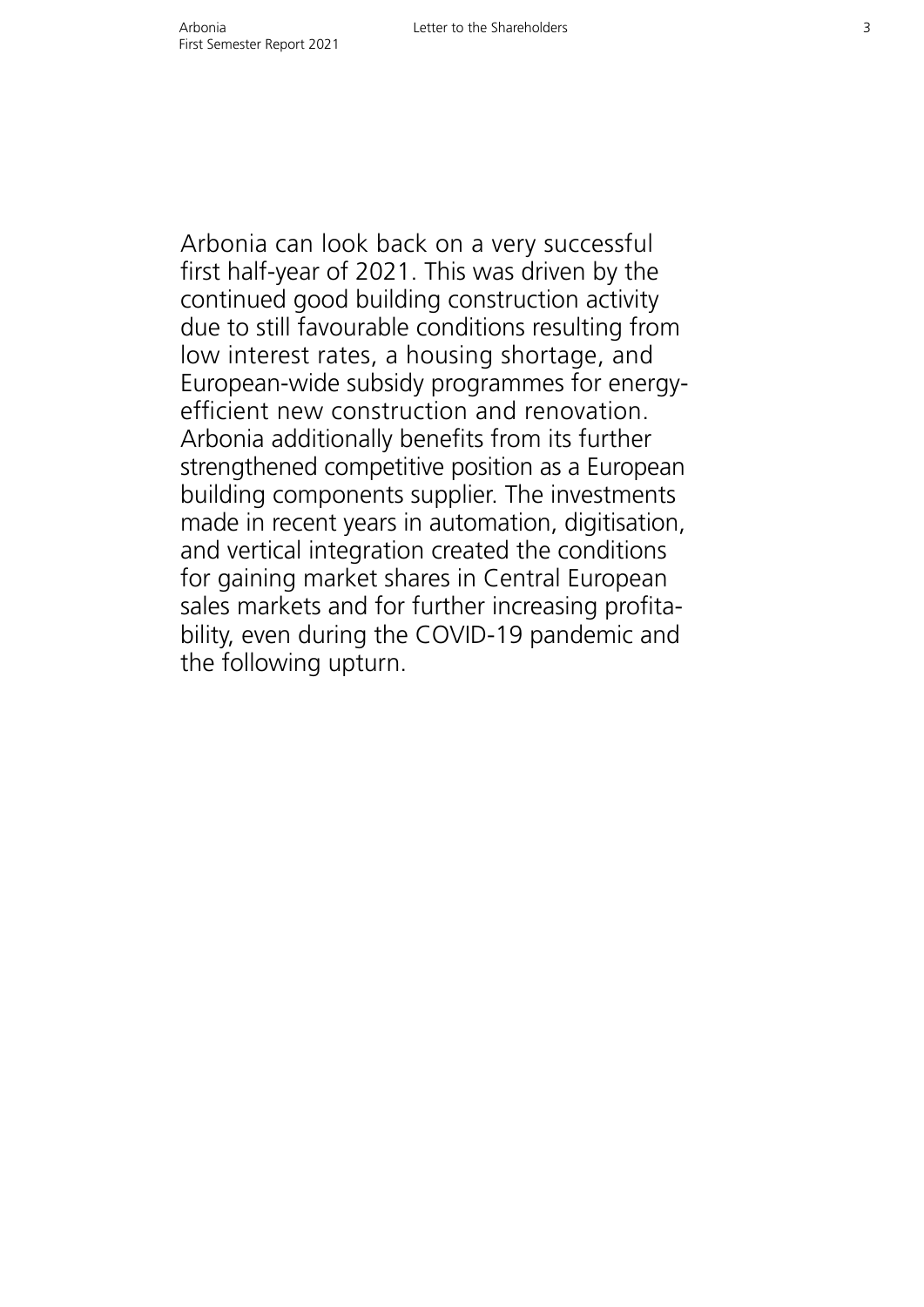Dur Vhore Molders<br>Duor lowai's ound furthemen

The effects of the varying country-specific COVID-19 measures in the first half-year of 2021 did not have a significant negative impact on the development of the construction industry during this time period. Arbonia achieved a considerable increase in revenue and results in the first half-year of 2021 compared to the previous year, as well as compared to 2019 (free of COVID-19 effects).

As already stated in the annual report for the financial year 2020, the Windows Division is reported as discontinued operations in this First Semester Report 2021 due to the announced sale.

**Accordingly, the following key figures relate to the continuing operations (HVAC, Sanitary Equipment, and Doors): Revenue increased compared to the previous year from CHF 492.5 million to CHF 588.6 million, corresponding to a growth in Swiss francs of 19.5% and organic growth of 16.5%. EBITDA increased to CHF 67.6 million compared to CHF 45.3 million in the previous year (+49.0%). This corresponds to an EBITDA margin of 11.5% (9.2% in the previous year). EBIT increased by 134.7% from CHF 14.9 million in the previous year to CHF 34.9 million in the first half-year of 2021. This represents an EBIT margin from 5.9% in the first half-year of 2021 (3.0% in the previous year). The group result after tax amounted to CHF 23.6 million compared to CHF 5.9 million in the same period last year (+299.7%).**

As mentioned, the good residential construction industry with the continuing trend towards modern, energyefficient or climate-friendly building construction contributed to the increase in revenue and profitability. However, Arbonia has created the basis for positive development thanks to strategic investments in state-ofthe-art manufacturing technologies and sites with a high level of automation and in vertical integration contributing to independence.

#### **Market environment**

In Arbonia's two largest domestic markets, **Germany** and **Switzerland**, the impact of the pandemic and some of the measures associated with it had very little effect on construction activity. In Germany, there were probably some anticipatory effects at the end of 2020 due to the temporary reduction in value-added tax; however, these are negligible due to the long lead times in the construction sector. The trend towards greater comfort in one's own home and the absence of spending on holidays or other major investments have

stimulated residential construction and renovation in both countries. Outside of residential construction, however, construction activity is expected to decline in 2021, primarily in the retail business and office segments, due to lower investment activity and demand. Especially in Germany, construction activity will be constrained by the limited capacities of skilled workers. However, in combination with the already existing surplus of homes that have been approved but not yet started (construction backlog), this will still ensure full order books over the next few years. In Switzerland, residential construction is expected to decline slightly due to increasing vacancy rates in rural areas. In addition to the positive trends, the subsidy programmes for energy-efficient upgrading of buildings in both countries should ensure a good development in the renovation segment. The relevant federal office in Germany already approved more than EUR 2.7 billion in subsidies in the first half of 2021 and distributed around EUR 610 million of this amount – more than in the entire year 2020.

The Eastern European target markets of Arbonia developed very similarly in the first months of 2021. In **Poland** and in the **Czech Republic**, the construction industry was severely impacted in residential and other building construction by the containment measures in the first quarter. In Poland, with the exception of new offices and commercial real estate, construction activity should pick up strongly again in the wake of the easing measures, so the trend is expected to be very positive overall. Having said that in the Czech Republic the slow approval processes and a shortage of skilled labour are delaying the recovery of the construction industry; however, due to the acute housing shortage in urban centres, new residential construction is expected to recover. In the medium term, these markets offer interesting opportunities due to rising incomes, the COVID-19-related increase in the savings rate, and subsidies for energy-efficient buildings.

In the southern European markets of **Italy**, **Spain**, and **France**, the construction industry is also showing signs of a significant recovery thanks to improved economic prospects and substantial subsidy programmes for the energy-efficient renovation of housing.

In the **Netherlands** and **Belgium**, a similar development can be observed as in the southern European markets, although purchasing power decreased in the Netherlands during the pandemic, so that a decline in renovation activity can be assumed this year. Starting next year, however, significant growth can be expected again based on the known trends.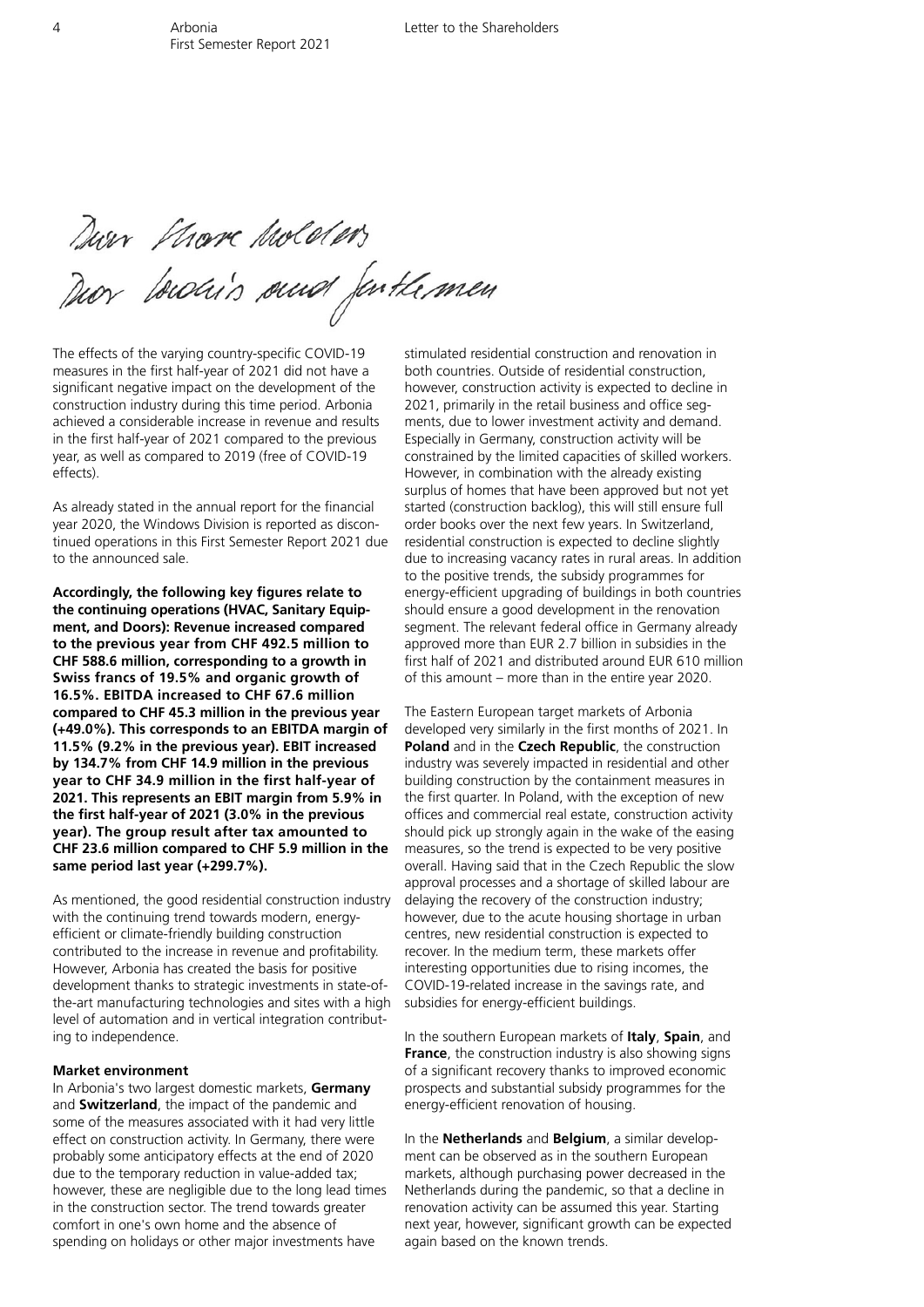#### **The three drivers of the construction industry relevant to Arbonia**

Arbonia continues to focus on the development of the construction industry and a number of key drivers: energy efficiency/ $CO<sub>2</sub>$  neutrality, urbanisation, as well as digitisation & automation.

#### **Energy efficiency/CO<sub>2</sub> neutrality**

Europe is taking the path to climate neutrality by investing in rapidly implementable, already existing technical solutions and by giving the population individual responsibility. Among other things, it points out that the greatest potential for reducing  $CO<sub>2</sub>$  emissions lies in buildings, in more efficient heating systems, in energy-efficient windows, and in insulated interior and exterior doors. This is why the majority of European countries support both new construction and renovation with subsidies.

#### • **Urbanisation**

### **(migration and demographic change)**

The COVID-19 pandemic with its accompanying higher proportion of employees working from home and the continuing urbanisation intensify the desire for home ownership and more living space per person, which raises the housing demand in urban areas and well-connected suburbs. A further aspect is demographic change with an steadily aging society. Increasing affluence in later life and the resulting decrease in the number of persons per household (<2) will lead to higher living space per capita. These facts are currently leading to a further aggravation of the housing shortage that already exists in metropolitan areas and in the periphery and will continue to do so in the next few years. This situation is being remedied by further new construction projects and an increased focus is put on the energy-efficient renovation of old residential buildings, driven by government subsidies. The growth in building permits, above all in Germany, remains at a high level, and the order books of the construction industry are well filled.

#### • **Digitisation & automation**

Digital technologies as well as the growing expectations of customers (self-service, 24/7 accessibility, interaction) are changing familiar business models. Companies are differentiating themselves less and less through product features and more through direct customer relationships, integrating and linking of the customer's process chain in combination with unique experiences. Thanks to improved processes, a high degree of automation in production also enables shorter and more reliable production times and increases in productivity.

#### **Strategic direction of Arbonia**

Arbonia will continue to work on its three defined strategic directions, which strengthen its leading position as a European building components supplier:

- **Further increasing the productivity of production sites** through ongoing investment in sites with an ideal cost structure
- **Expanding market leadership** with new, technologically advanced products
- **Increasing customer benefit** with the expansion of a full product range, with premium design, and with customised system solutions, as well as with a strong service business

#### **Development of the divisions in the first half-year of 2021**

For the first half-year of 2021, the **HVAC Division** reports net revenue of CHF 304.9 million, which corresponds to an increase of 23.9% compared to the same reporting period of the previous year (CHF 246.1 million) and of 11.0% compared to the first half-year of 2019 (CHF 274.6 million). Growth when adjusted for currency and acquisition effects amounted to 20.9%. EBITDA increased from CHF 21.3 million in the previous year (and from CHF 20.2 million in the first half-year of 2019) to CHF 33.6 million, which corresponds to an increase of 57.7% compared to the previous year and an EBITDA margin of 11.0% in the first half-year of 2021. EBIT developed from CHF 6.8 million in the previous year (and from CHF 6.7 million in the first half-year of 2019) to CHF 18.3 million (EBIT margin in the first half-year of 2021: 6.0%).

The first half-year of 2021 went well for the HVAC Division with its wide product range. The division also owes this to the dynamic development of the construction industry. The strong response to the division's own system solutions for heat/cold generation, energy storage, heat/cold distribution, as well as ventilation and air filtration for residential and commercial construction is having a positive effect. The demand for integrated building systems as well as for individual components is additionally accelerated by the European subsidies for energy-efficient buildings.

In addition, the division expects anticipatory effects due to the increased raw material costs, particularly for steel, sheet and tube, and the resulting price increases that were announced, most of which have already been implemented. Further price increases will follow in the second half-year of 2021.

Although the division was able to purchase material in addition to the contracted delivery volume thanks to its long-term supply contracts and thus good supplier partnerships, the large order volume cannot be fully processed in the short term due to a lack of material availability. This material shortage, which occurred in the first half-year of 2021, prevented the inventory, which is important for the peak season (third and fourth quarter), from being fully built up in many production plants.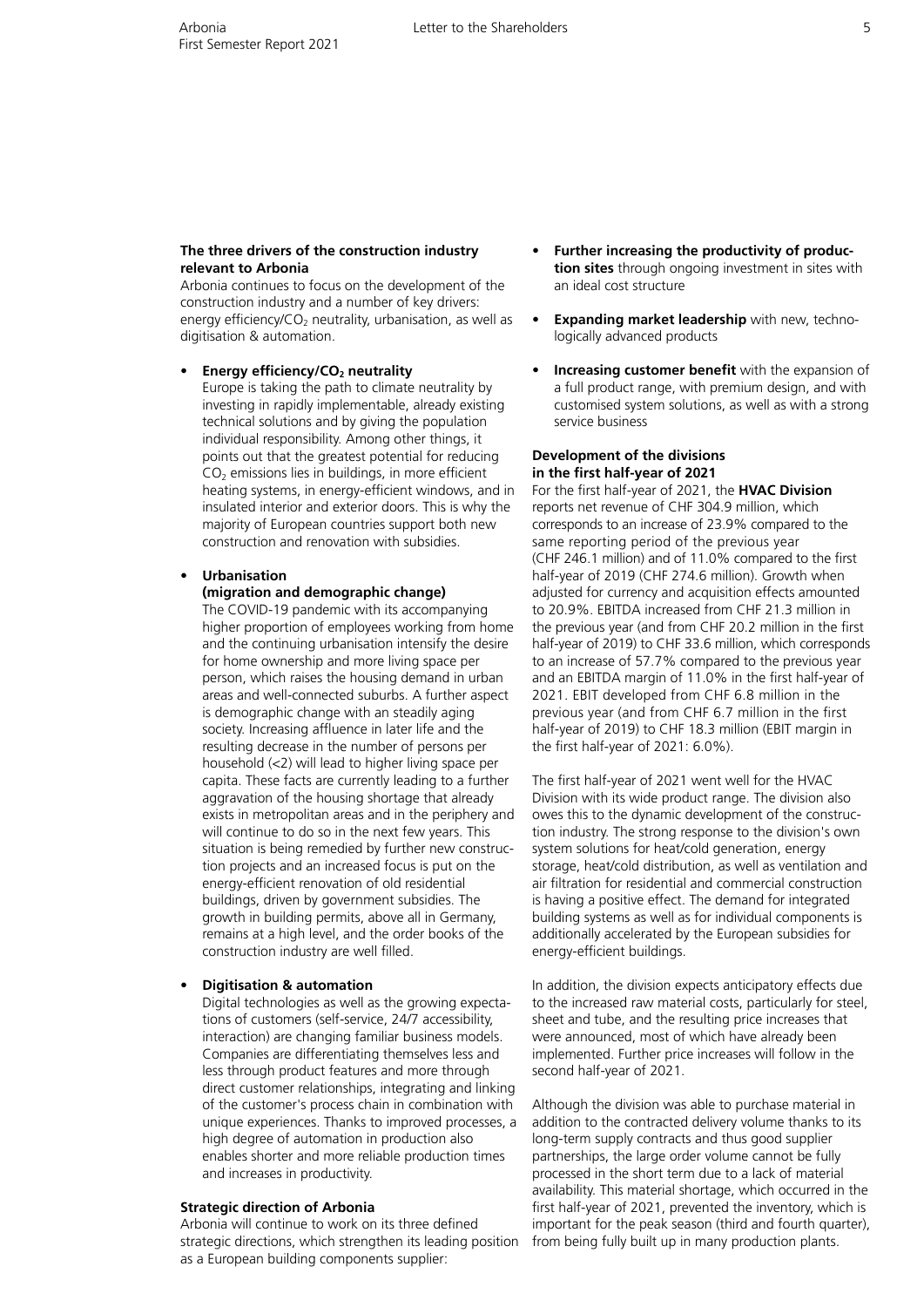Construction of additional heat pump capacities for the market, which has been growing strongly for years and is benefiting from climate targets and their promotion, started in the first half-year of 2021. From the beginning of 2022 onwards, the existing production capacity at the new site in Czech Republic will be continuously increased many times over.

The business development of the **Sanitary Equipment Division (integrated into the Doors Division as the Glass Solutions Business Unit as of 1 July 2021)** was gratifyingly positive in the first half-year of 2021. Revenue increased from CHF 68.5 million in the previous year (respectively CHF 71.7 million in the first half-year of 2019) to CHF 77.7 million, corresponding to a growth of 13.5% (8.4% compared to the first half-year of 2019). When adjusted for currency effects, this resulted in a revenue growth of 11.2%. At CHF 9.5 million, EBITDA was 53.6% above the figure for the previous year (CHF 6.2 million). This corresponds to an EBITDA margin of 12.2% in the first half-year of 2021. In the first half of 2019, EBITDA amounted to CHF 6.5 million. EBIT in the first half-year of 2021 amounted to CHF 6.3 million (previous year: CHF 3.2 million, +95.6%), resulting in an EBIT margin in the first half-year of 2021 of 8.2%. EBIT in the first half-year of 2019 was CHF 3.8 million.

This growth was certainly driven by the good market position and the renovation cycle of the pandemic, but also by a strong contractor services business, which can be attributed to a good supply chain that remained intact even during the pandemic.

Although the Sanitary Equipment Division is also feeling the increase in material prices, especially for aluminium and glass, the material supply is secure thanks to long-term contracts. This strengthens the divisions's image among customers as a reliable partner.

In the first half-year of 2021, however, the COVID-19 pandemic had a negative impact on production. It was restricted at times due to the quarantine of several employees, despite regular testing. At present, however, the production activities at the Plattling (D) and Dagmersellen (CH) plants are no longer impaired.

The Sanitary Equipment Division is working intensively on expanding its product range with the aim of becoming a full-range supplier for a wider range of customers, and on service operations, among other things, to secure a favourable market position in Eastern Europe as well, primarily in the contractor services sector and in Poland. At the same time, initiatives for an increased vertical integration were examined in the first half-year of 2021. With the acquisition of Glasverarbeitungs-Gesellschaft Deggendorf mbH (GVG) the Sanitary Equipment Division, now the Glass Solutions Business Unit of the Doors Division, is integrating the processing

of its most important raw material, glass, into its own production processes. GVG is a subsidiary of the SAINT-GOBAIN Group and one of Germany's leading glass processing companies in the segments single-pane safety glass and laminated safety glass. It allows a continuous optimisation of both procurement times for glass in a very flexible manner and a significant reduction of process costs in handling. The division's dependence on external partners is also reduced. The closing of the acquisition of Glasverarbeitungs-Gesellschaft Deggendorf is expected in the third quarter of 2021.

The **Doors Division**, in turn, recorded a very pleasing business trend in the first half-year of 2021. Revenue developed positively and increased by 14.5% (11.5% compared to the first half-year of 2019) from CHF 178.0 million in the previous year (respectively CHF 182.8 million in the first half-year of 2019) to CHF 203.9 million. Currency-adjusted revenue grew by 12.4%. EBITDA rose by 31.7% from CHF 23.4 million in the previous year (and from CHF 22.4 million in the first half-year of 2019) to CHF 30.8 million (EBITDA margin of 15.1% in the first half-year of 2021). EBIT increased by 55.9% from CHF 11.2 million in the first half-year 2020 (and from CHF 10.4 million in the first half-year 2019) to CHF 17.5 million, corresponding to an EBIT margin of 8.6% in the first half-year 2021.

The high order volume of all production plants of the Doors Division shows that the ongoing investment programme to increase productivity and expand the capacity of the Prüm production plant at the Weinsheim site (D) by 40% was urgently needed. The division has already invested considerably into new machinery and equipment in recent years to expand capacity at the sites in Germany at Garant and in Poland at Invado in order to create additional manufacturing capacity.

The Doors Division is also being adversely affected by material price increases, particularly for wood materials and downstream materials such as foils and adhesives. The division is striving to pass on these still rising costs by means of appropriately staggered price increases. For the second half-year of 2021, the situation is aggravated by the fact that the urgently needed inventory could not be adequately built up in recent months.

Not only is the already historically high order volume increasing daily at the two German companies Prüm and Garant, but RWD Schlatter, which specialises in functional doors, is also enjoying a good order situation in the contractor services and in the wholesale business. The Swiss company continues to invest in vertical integration by intensifying its competence in frame production and planning the expansion of a warehouse and logistics building at the Roggwil (CH) site, among other things. The latter will enable the company to serve the market with prefabricated doors as well. As a further measure, RWD Schlatter is establishing its new specialist partner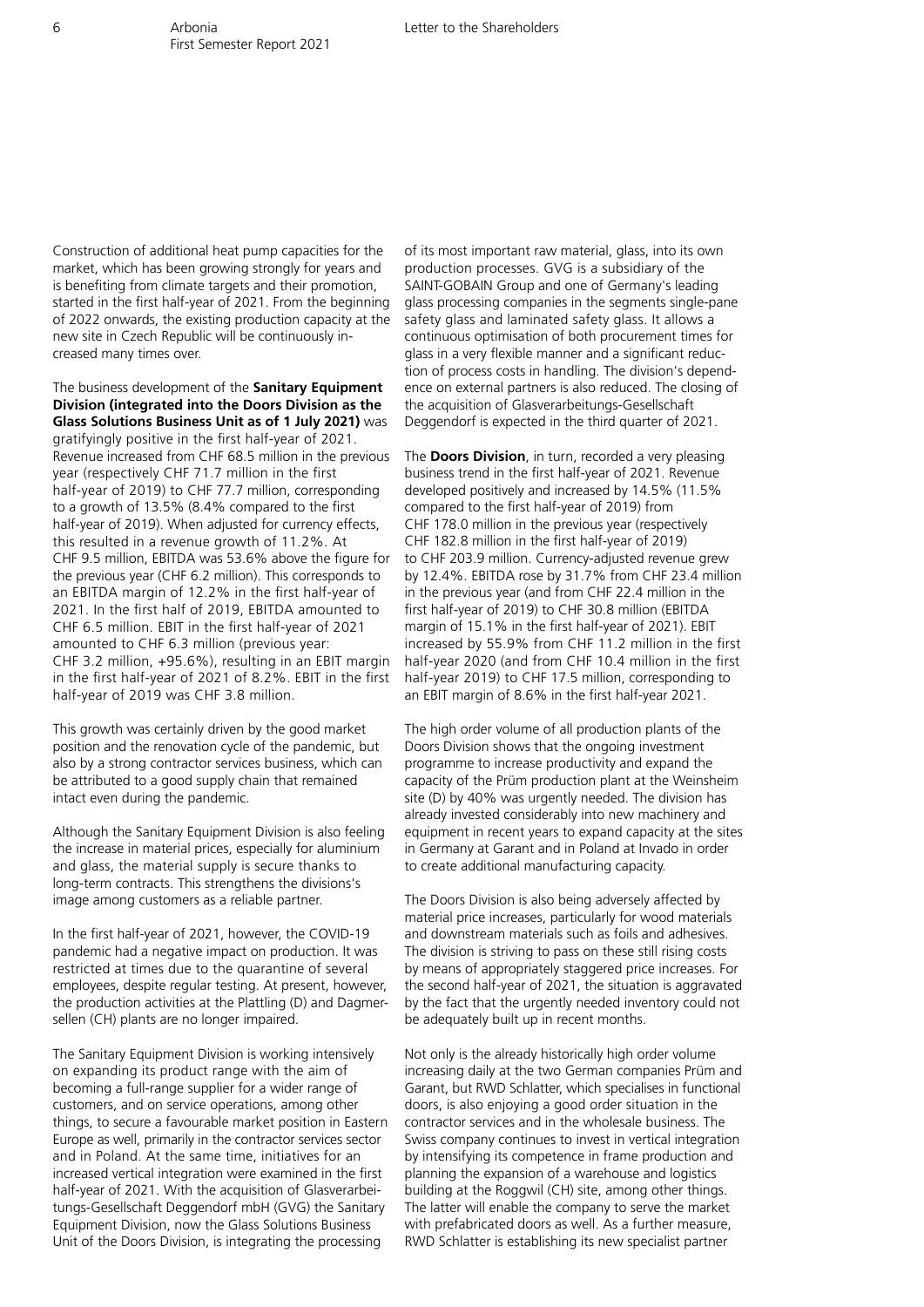concept for western Switzerland with a sales location in Vevey (CH).

#### **Discontinued operation Windows Division**

After the construction industry had already rapidly recovered in the second half-year of 2020 following the COVID-19 crisis, this continued for the Windows Division over the first half-year of 2021 as well. In addition to the described key drivers in the construction and real estate sector, the division is also benefiting from efforts to reduce energy and  $CO<sub>2</sub>$  emissions and the associated renovation of building envelopes. This positive market environment has led to a considerable growth in incoming orders for all companies of the division.

The high amount of incoming orders led to a very good capacity utilisation of the production plants in the first half-year. Thanks to the comprehensive product and services offering as well as an omni-channel approach in the most important sales markets, the division was able to further strengthen its market position. Especially in the area of the fast-growing e-commerce segment, the full acquisition and integration of Webcom (D) at the end of 2020 enabled the division to gain complementary and forward-looking capabilities in online sales and software development.

However, the division was confronted not only with a pleasing development in revenue and earnings but with simultaneous sharp increases in material prices and limited availabilities as well. This development will also characterise the second half-year of 2021.

The closing of the sale of the Windows Division to the Danish DOVISTA Group, announced on 5 January 2021, is expected in the next few days. All responsible competition authorities have now given their approval.

#### **Central focus: sustainability**

Arbonia, with its divisions and as a group, is dedicated to a consistent and comprehensive commitment to sustainability, which is both part of the group's strategic guidelines and part of the operating activities of the companies. The group is aware of its economic, environmental, and social responsibility. On the occasion of the annual report 2020, Arbonia published a detailed, GRI-compliant sustainability report for the first time. The group is currently in the process of refining and expanding the content as well as formulating mediumand long-term targets. These findings will in turn be published as an integrated part of the annual report 2021.

#### **Outlook**

Arbonia looks back on an exceptionally strong first half-year of 2021 and registers continued high demand in all its business units. In the coming years, this will continue to be driven by the previously mentioned factors: a persistent low interest rate environment, a scarcity of housing also due to demographic change and single households driving demand, as well as growth in the renovation sector caused by government subsidies as part of the climate programmes and the renovation backlog of recent years.

In contrast, there are still capacity bottlenecks in skilled workers and continuing high demand for construction services. The number of orders to be processed remains at a record level. There is a strong demand for the new subsidy programmes of the countries, but applications can only be processed with longer waiting times. In Arbonia's largest home market, Germany, for example, the Federal Office for Economic Affairs and Export approved three times as many subsidies by the end of May 2021 as in the previous year. This can delay the processing of construction project approvals. The ongoing significant increase in raw material prices and lack of availability will also have a restraining effect.

In particular, the second quarter of 2020 was negatively affected by measures due to the COVID-19 pandemic, so that the second half-year of 2020 benefited from catch-up effects to a certain extent. The described catch-up effect will not occur again in the second half-year of 2021, especially as the divisions already sold off a large part of the seasonally important inventory in the first half of 2021 and the inventories for the second half-year (peak season) could not be filled to the full extent due to the shortage of materials.

A potential adjustment of the guidance for the full year 2021 can be found in the press release on the occasion of the publication of the First Semester Report 2021 published on 24 August 2021.

 $\ln \leftarrow \frac{1}{2}$ 

**Alexander von Witzleben Daniel Wüest** Chairman of the Board CFO of Directors and CEO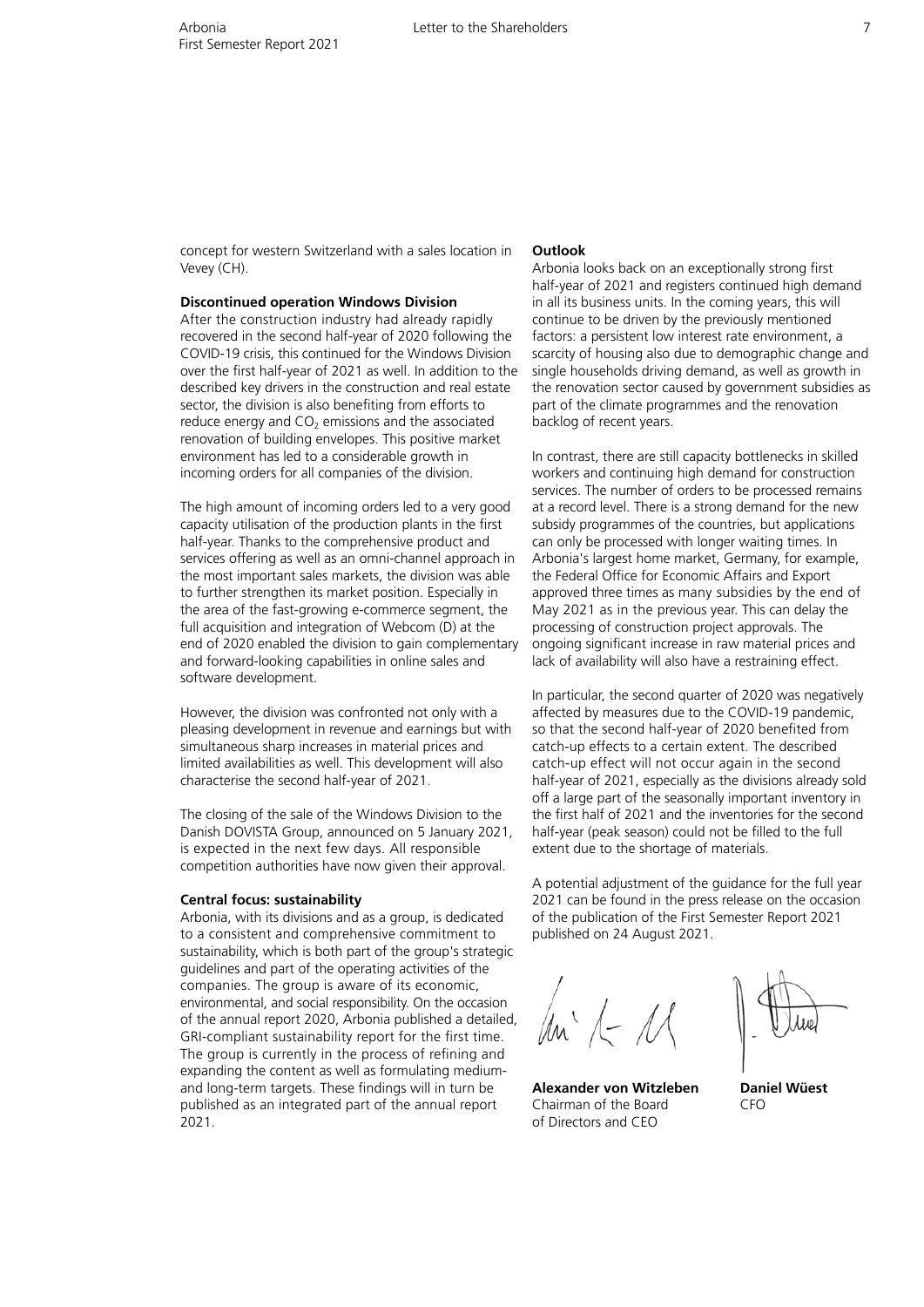# Interim Consolidated Financial Statements Arbonia Group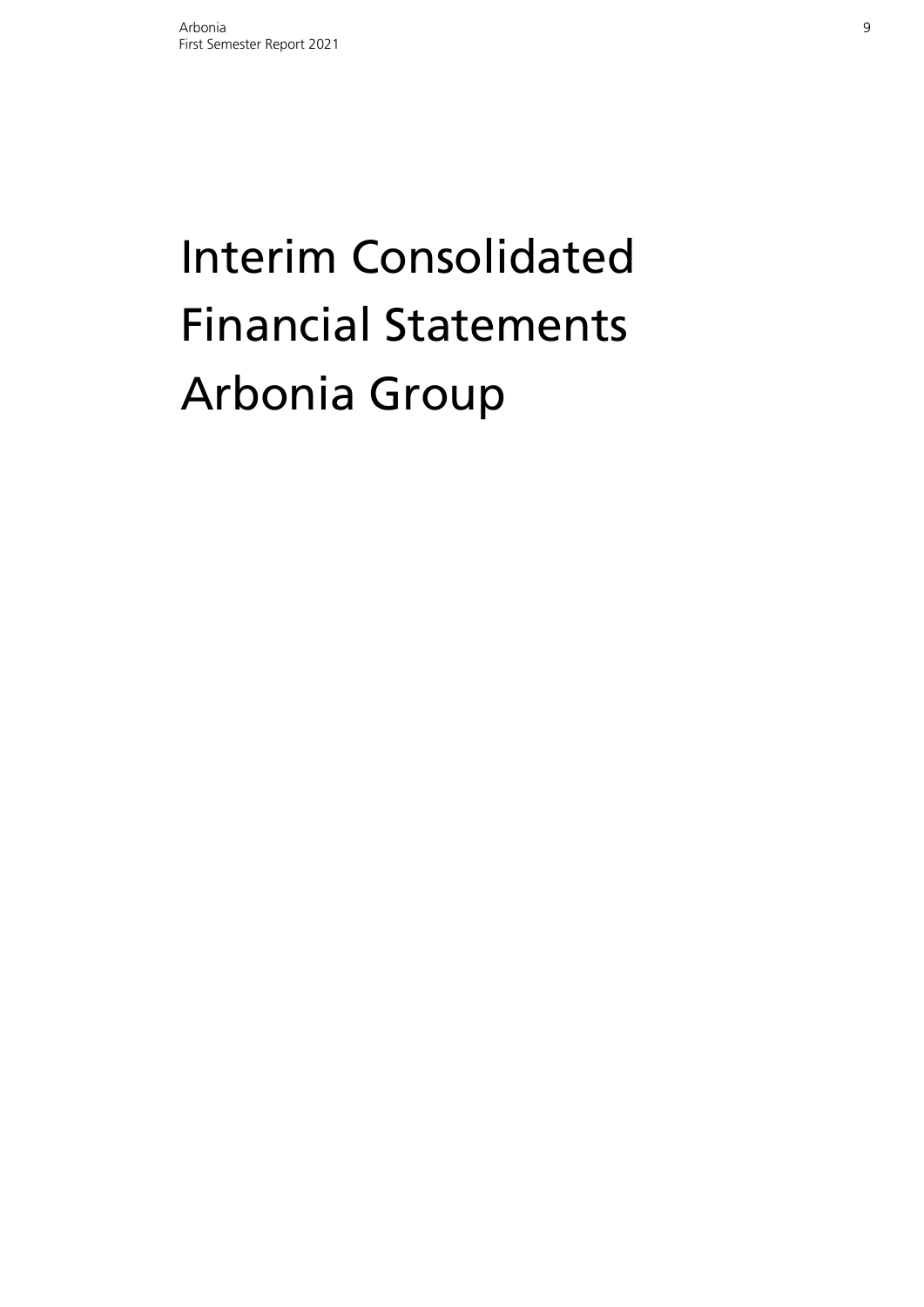#### **Consolidated Income Statement (condensed)**

| in 1 000 CHF                                               |           | For the six months<br>ended 30/06/2021 | For the six months<br>ended 30/06/2020<br>restated <sup>1</sup> |         |
|------------------------------------------------------------|-----------|----------------------------------------|-----------------------------------------------------------------|---------|
|                                                            |           | %                                      |                                                                 | %       |
| <b>Continuing operations</b>                               |           |                                        |                                                                 |         |
| <b>Net revenues</b>                                        | 588 583   | 100.0                                  | 492 537                                                         | 100.0   |
| Other operating income and capitalised own services        | 10 505    | 1.8                                    | 9731                                                            | 2.0     |
| Changes in inventories of semi-finished and finished goods | 351       | 0.1                                    | 6 5 5 4                                                         | 1.3     |
| Cost of material and goods                                 | $-264901$ | $-45.0$                                | $-221487$                                                       | $-45.0$ |
| Personnel expenses                                         | $-188961$ | $-32.1$                                | $-171372$                                                       | $-34.8$ |
| Other operating expenses                                   | $-77997$  | $-13.3$                                | $-70620$                                                        | $-14.3$ |
| <b>EBITDA</b>                                              | 67 580    | 11.5                                   | 45 343                                                          | 9.2     |
| Depreciation and amortisation                              | $-24983$  | $-4.2$                                 | $-23050$                                                        | $-4.7$  |
| Amortisation of intangible assets from acquisitions        | $-7700$   | $-1.3$                                 | $-7425$                                                         | $-1.5$  |
| <b>EBIT</b>                                                | 34 896    | 5.9                                    | 14 8 67                                                         | 3.0     |
| Net financial result                                       | $-2489$   | $-0.4$                                 | $-7088$                                                         | $-1.4$  |
| Group result before income tax                             | 32 407    | 5.5                                    | 7779                                                            | 1.6     |
| Income tax expense                                         | $-8842$   | $-1.5$                                 | $-1883$                                                         | $-0.4$  |
| Group result from continuing operations                    | 23 565    | 4.0                                    | 5896                                                            | 1.2     |
| Group result from discontinued operations after taxes      | 13 329    | 2.3                                    | $-1298$                                                         | $-0.3$  |
| Group result                                               | 36 895    | 6.3                                    | 4 5 9 9                                                         | 0.9     |
| Attributable to:                                           |           |                                        |                                                                 |         |
| Shareholders of Arbonia AG                                 | 36 895    |                                        | 4 5 9 9                                                         |         |
|                                                            |           |                                        |                                                                 |         |
| Earnings per share from continuing operations in CHF       | 0.34      |                                        | 0.09                                                            |         |
| Earnings per share from discontinued operations in CHF     | 0.19      |                                        | $-0.02$                                                         |         |
| Earnings per share in CHF                                  | 0.53      |                                        | 0.07                                                            |         |
| Basic and diluted earnings are identical.                  |           |                                        |                                                                 |         |

1 see note 6

EBITDA = Earnings before financial results, tax, depreciation and amortisation  $EBIT = Earnings before financial results and tax$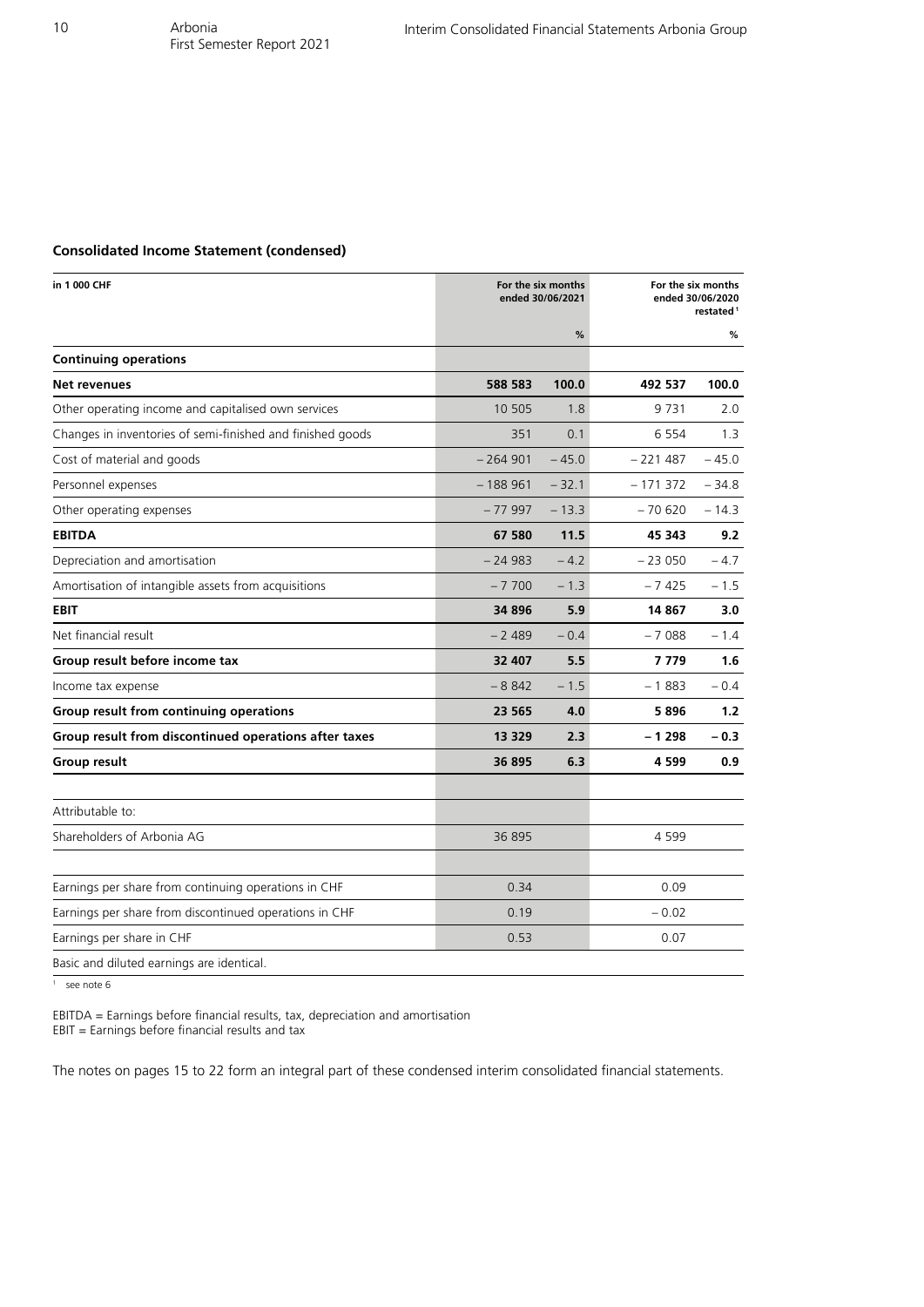#### **Consolidated Statement of Comprehensive Income (condensed)**

| in 1 000 CHF                                                                    | For the six months<br>ended 30/06/2021 | For the six months<br>ended 30/06/2020 |
|---------------------------------------------------------------------------------|----------------------------------------|----------------------------------------|
| Group result                                                                    | 36 895                                 | 4 5 9 9                                |
| Other comprehensive income                                                      |                                        |                                        |
| Items that will not be reclassified to income statement                         |                                        |                                        |
| Remeasurements of employee benefit obligations                                  | 15 2 2 3                               | $-10540$                               |
| Total items that will not be reclassified to income statement                   | 15 2 23                                | $-10540$                               |
| Items that may be reclassified subsequently to income statement                 |                                        |                                        |
| Currency translation differences                                                | 17 035                                 | $-28670$                               |
| Cumulative currency translation differences transferred to the income statement | $-83$                                  |                                        |
| Total items that may be reclassified subsequently to income statement           | 16 952                                 | $-28670$                               |
| Total other comprehensive income after taxes                                    | 32 175                                 | $-39210$                               |
| Total comprehensive income                                                      | 69 070                                 | $-34611$                               |
|                                                                                 |                                        |                                        |
| Attributable to:                                                                |                                        |                                        |
| Shareholders of Arbonia AG                                                      | 69 0 70                                | $-34611$                               |
|                                                                                 |                                        |                                        |
| Total comprehensive income from continuing operations                           | 43 4 32                                | $-18970$                               |
| Total comprehensive income from discontinued operations                         | 25 637                                 | $-15641$                               |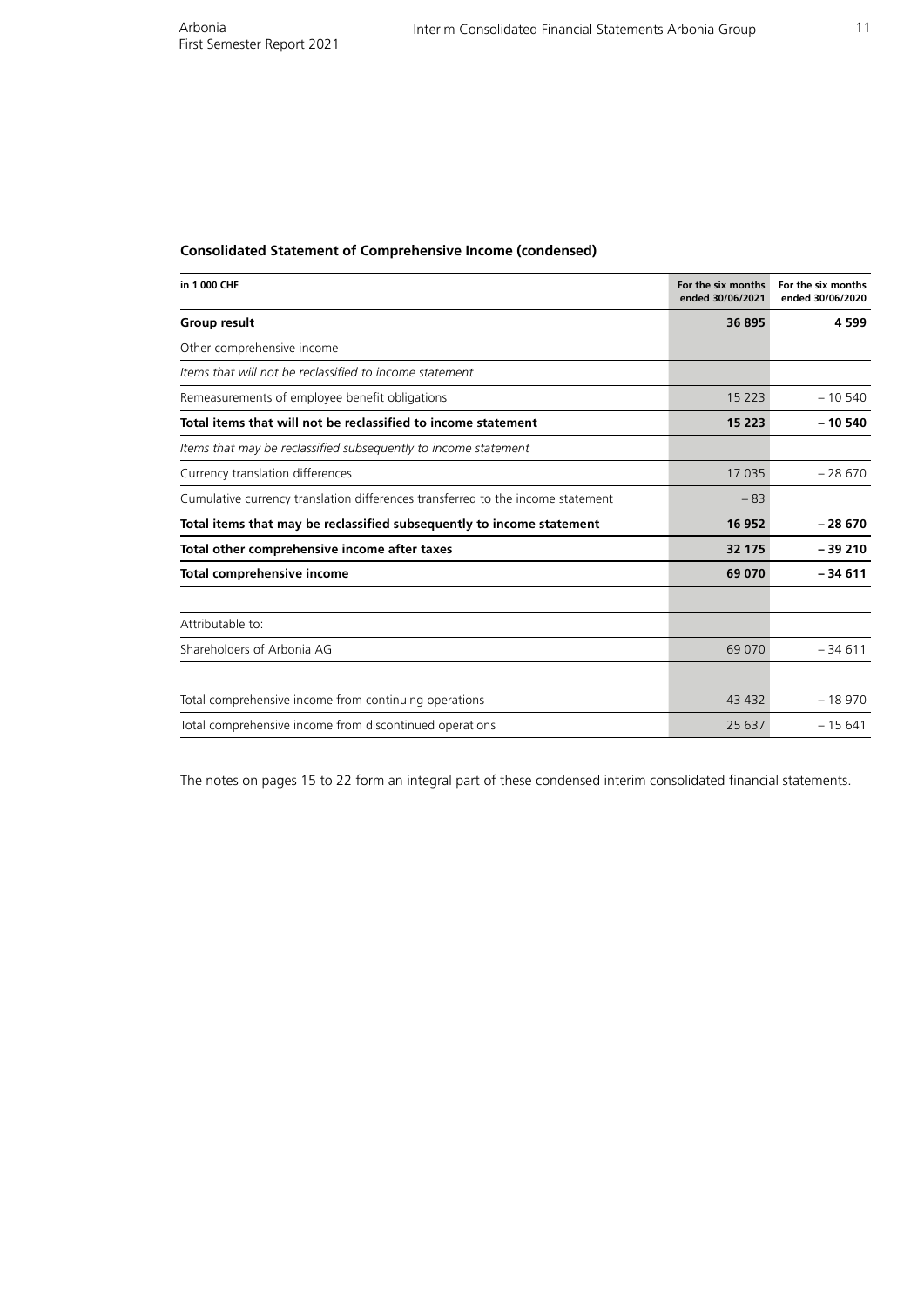#### **Consolidated Balance Sheet (condensed)**

| in 1 000 CHF                                          | 30/06/2021 |       | 31/12/2020 |       | 30/06/2020 |       |
|-------------------------------------------------------|------------|-------|------------|-------|------------|-------|
|                                                       |            | %     |            | %     |            | %     |
| <b>Assets</b>                                         |            |       |            |       |            |       |
| Cash and cash equivalents                             | 33 106     |       | 52 107     |       | 65 004     |       |
| Receivables and other assets                          | 177 075    |       | 111 248    |       | 178 620    |       |
| Inventories and contract assets                       | 165 568    |       | 145 216    |       | 212 517    |       |
| Deferred expenses                                     | 8516       |       | 5 2 4 1    |       | 6 6 5 4    |       |
| Assets held for sale                                  | 314 918    |       | 283 292    |       | 2 1 9 0    |       |
| <b>Current assets</b>                                 | 699 183    | 42.1  | 597 104    | 39.4  | 464 985    | 30.3  |
| Property, plant, equipment and investment<br>property | 582 203    |       | 549 190    |       | 654 904    |       |
| Intangible assets and goodwill                        | 346 699    |       | 341 090    |       | 367 049    |       |
| Deferred income tax assets                            | 7615       |       | 7 2 0 6    |       | 7 5 7 0    |       |
| Capitalised pension surplus                           | 17 945     |       | 12 3 15    |       | 29 780     |       |
| Financial assets                                      | 8 1 3 5    |       | 8 2 6 5    |       | 11 106     |       |
| <b>Non-current assets</b>                             | 962 597    | 57.9  | 918 066    | 60.6  | 1 070 409  | 69.7  |
| <b>Total assets</b>                                   | 1661780    | 100.0 | 1 515 170  | 100.0 | 1 535 394  | 100.0 |
| Liabilities and shareholders' equity                  |            |       |            |       |            |       |
| Liabilities                                           | 180 070    |       | 132 448    |       | 174 999    |       |
| Financial debt                                        | 31 607     |       | 10 797     |       | 75 683     |       |
| Accruals and deferred income                          | 92 164     |       | 67 179     |       | 104 707    |       |
| Provisions                                            | 10 273     |       | 10418      |       | 16 384     |       |
| Liabilities associated with assets held for sale      | 111 461    |       | 100 498    |       |            |       |
| <b>Current liabilities</b>                            | 425 575    | 25.6  | 321 340    | 21.2  | 371 773    | 24.2  |
| Financial debt                                        | 172 505    |       | 168 696    |       | 187 952    |       |
| Other liabilities                                     | 16872      |       | 15 476     |       | 15 4 60    |       |
| Provisions                                            | 10 138     |       | 9 4 6 3    |       | 11 982     |       |
| Deferred income tax liabilities                       | 50 424     |       | 49 265     |       | 54 212     |       |
| Employee benefit obligations                          | 58 647     |       | 57 715     |       | 54 368     |       |
| <b>Non-current liabilities</b>                        | 308 586    | 18.6  | 300 615    | 19.8  | 323 974    | 21.1  |
| <b>Total liabilities</b>                              | 734 161    | 44.2  | 621 955    | 41.0  | 695 747    | 45.3  |
| Total shareholders' equity                            | 927 619    | 55.8  | 893 215    | 59.0  | 839 647    | 54.7  |
| Total liabilities and shareholders' equity            | 1661780    | 100.0 | 1 515 170  | 100.0 | 1 535 394  | 100.0 |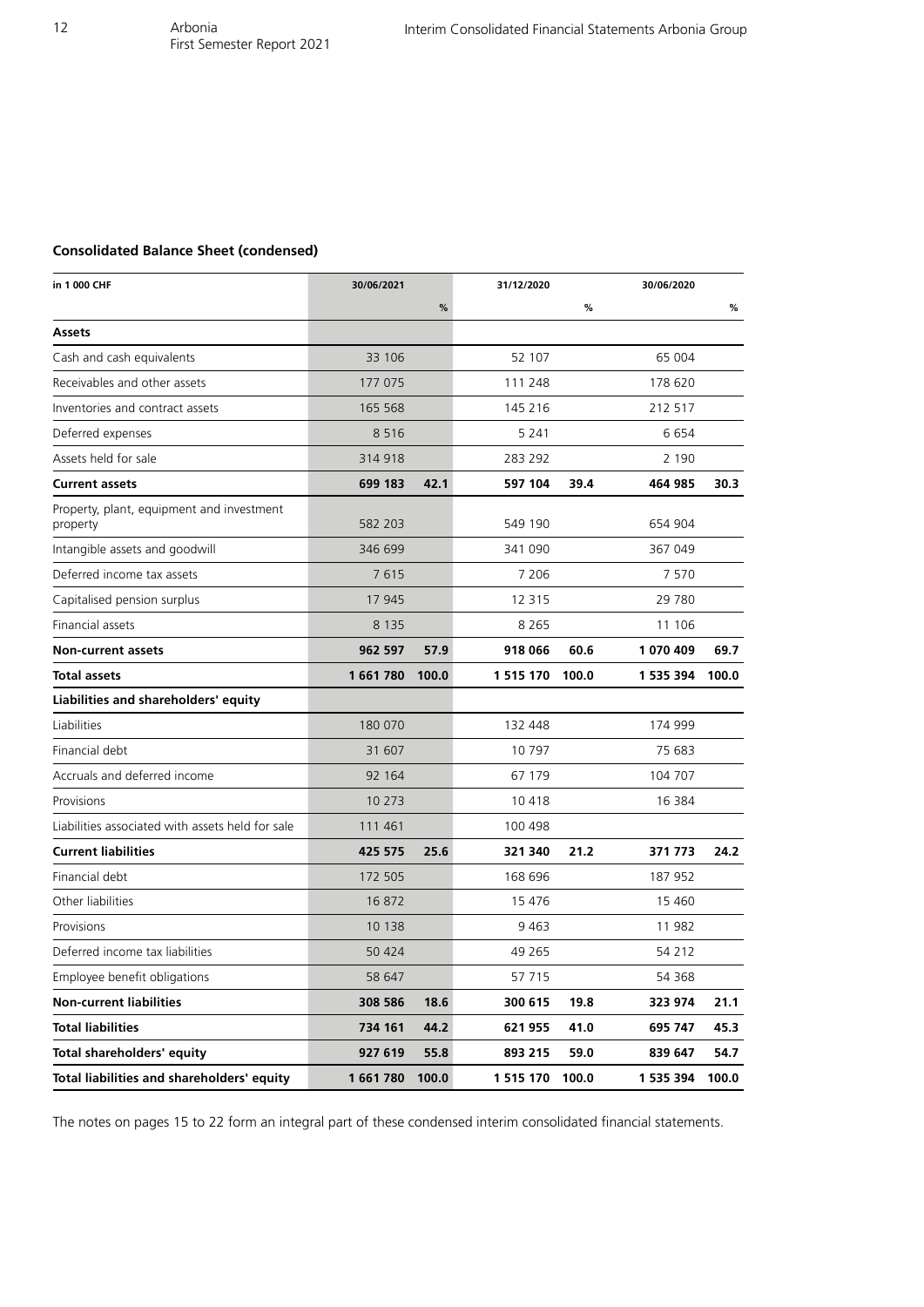#### **Consolidated Statement of Cash Flows (condensed)**

| in 1 000 CHF                                                                | For the six months<br>ended 30/06/2021 | For the six months<br>ended 30/06/2020 |
|-----------------------------------------------------------------------------|----------------------------------------|----------------------------------------|
| Group result                                                                | 36 895                                 | 4 599                                  |
| Depreciation and amortisation                                               | 32 684                                 | 41 141                                 |
| Profit/loss on disposal of non-current assets                               | $-475$                                 | $-131$                                 |
| Changes in non-cash transactions                                            | 10783                                  | 10 115                                 |
| Net interest expense                                                        | 2 6 6 9                                | 3 1 4 9                                |
| Income tax expense                                                          | 12 100                                 | 1 3 6 1                                |
| Changes in working capital and current liabilities                          | $-32912$                               | $-27283$                               |
| Interest paid                                                               | $-3045$                                | $-3559$                                |
| Interest received                                                           | 13                                     | 89                                     |
| Income tax paid                                                             | $-7103$                                | $-8481$                                |
| Cash flows from operating activities - net                                  | 51 609                                 | 21 000                                 |
| To investment activities                                                    |                                        |                                        |
| Purchases of property, plant and equipment and investment property          | $-40925$                               | $-38547$                               |
| Purchases of intangible assets                                              | $-1119$                                | $-979$                                 |
| Acquisition of subsidiaries (net of cash acquired)                          | $-5531$                                |                                        |
| Issuance of financial assets                                                | $-174$                                 | $-3332$                                |
| From divestment activities                                                  |                                        |                                        |
| Proceeds from sale of property, plant and equipment and investment property | 2 8 2 4                                | 7491                                   |
| Proceeds from sale of intangible assets                                     |                                        | 4                                      |
| Repayment of financial assets                                               | 1                                      | 3                                      |
| Cash flows from investing activities - net                                  | $-44924$                               | $-35360$                               |
| <b>From financing activities</b>                                            |                                        |                                        |
| Proceeds from financial debts                                               | 40 176                                 | 45 495                                 |
| To financing activities                                                     |                                        |                                        |
| Repayment of financial debts and lease liabilities                          | $-28419$                               | $-22877$                               |
| Dividends and distribution from capital contribution reserves               | $-32486$                               |                                        |
| Purchase of treasury shares                                                 | $-6266$                                | $-921$                                 |
| Cash flows from financing activities - net                                  | $-26995$                               | 21 697                                 |
| Effects of translation differences on cash and cash equivalents             | 421                                    | - 687                                  |
| Change in cash and cash equivalents                                         | $-19889$                               | 6 6 5 0                                |
| Reconciliation of change in cash and cash equivalents                       |                                        |                                        |
| Cash and cash equivalents as of 01/01 continuing operations                 | 52 107                                 | 58 354                                 |
| Cash and cash equivalents as of 01/01 discontinued operations               | 6 5 4 1                                |                                        |
| Cash and cash equivalents as of 30/06 continuing operations                 | 33 106                                 | 65 004                                 |
| Cash and cash equivalents as of 30/06 discontinued operations               | 5 6 5 3                                |                                        |
| Change in cash and cash equivalents                                         | $-19889$                               | 6 6 5 0                                |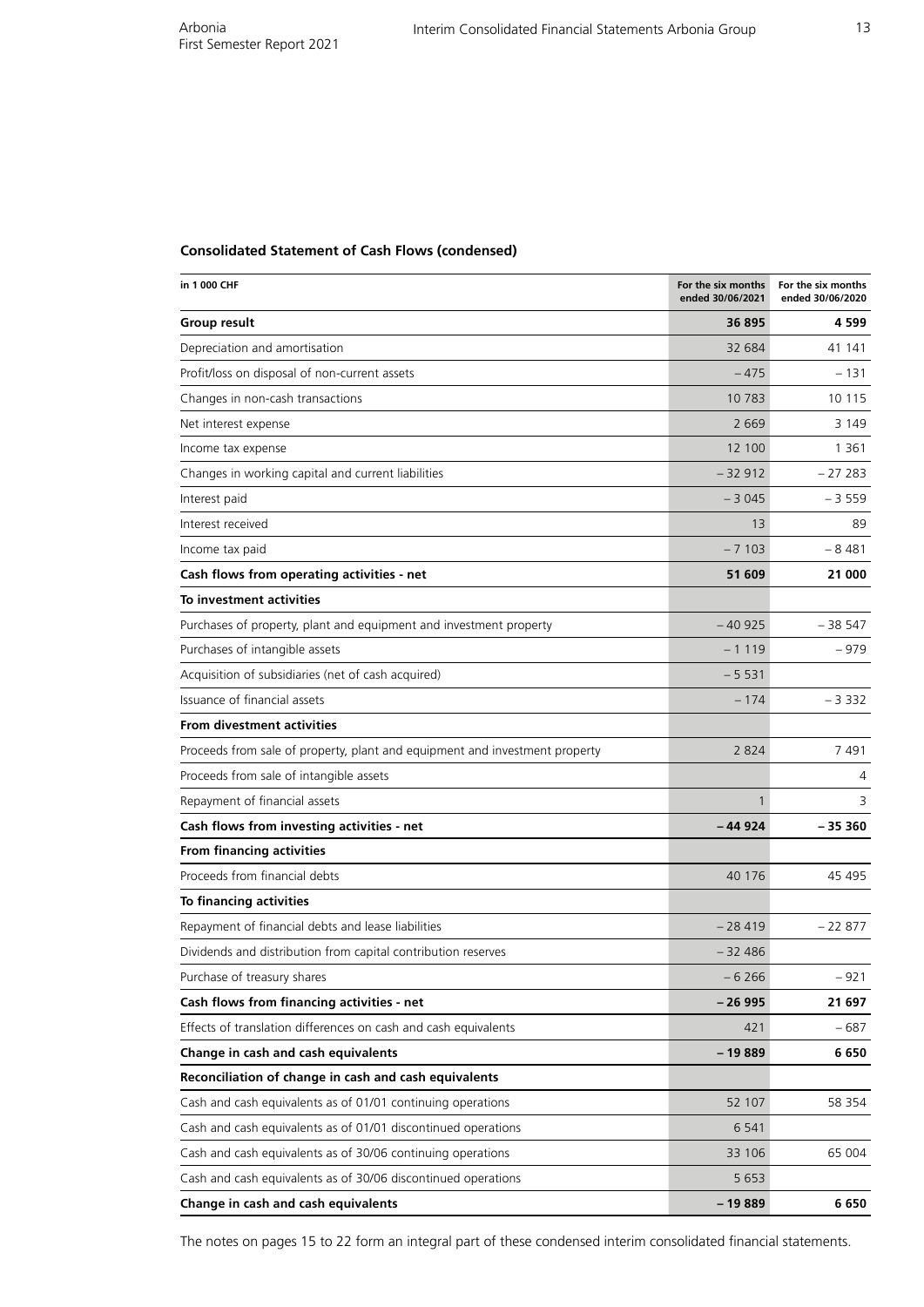## **Consolidated Statement of Changes in Equity**

| in 1 000 CHF                                                       | Share capital | Share<br>premium | <b>Treasury</b><br>shares | Other<br>reserves | <b>Retained</b><br>earnings | <b>Total share-</b><br>holders'<br>equity |
|--------------------------------------------------------------------|---------------|------------------|---------------------------|-------------------|-----------------------------|-------------------------------------------|
| <b>Balance at 31/12/2019</b>                                       | 291 787       | 512 583          | $-4426$                   | $-83187$          | 156 493                     | 873 250                                   |
| Group result                                                       |               |                  |                           |                   | 4 5 9 9                     | 4 5 9 9                                   |
| Total other comprehensive income after taxes                       |               |                  |                           | $-28670$          | $-10540$                    | $-39210$                                  |
| <b>Total comprehensive income</b>                                  |               |                  |                           | $-28670$          | $-5941$                     | $-34611$                                  |
| Changes in treasury shares                                         |               |                  | $-921$                    |                   |                             | $-921$                                    |
| Share based payments                                               |               |                  | 2 9 5 2                   |                   | $-1023$                     | 1929                                      |
| <b>Total transactions with owners</b>                              |               |                  | 2031                      |                   | $-1023$                     | 1 0 0 8                                   |
| <b>Balance at 30/06/2020</b>                                       | 291 787       | 512 583          | $-2395$                   | $-111857$         | 149 529                     | 839 647                                   |
| <b>Balance at 31/12/2020</b>                                       | 291 787       | 512 583          | $-2456$                   | $-108710$         | 200 011                     | 893 215                                   |
| Group result                                                       |               |                  |                           |                   | 36 895                      | 36 895                                    |
| Total other comprehensive income after taxes                       |               |                  |                           | 16 952            | 15 2 2 3                    | 32 175                                    |
| Total comprehensive income                                         |               |                  |                           | 16 952            | 52 118                      | 69 070                                    |
| Dividends and distribution from capital contribu-<br>tion reserves |               | $-16243$         |                           |                   | $-16243$                    | $-32486$                                  |
| Changes in treasury shares                                         |               |                  | $-6266$                   |                   |                             | $-6266$                                   |
| Share based payments                                               |               |                  | 3 3 4 0                   |                   | 746                         | 4 0 8 6                                   |
| <b>Total transactions with owners</b>                              |               | $-16243$         | $-2926$                   |                   | $-15497$                    | $-34666$                                  |
| <b>Balance at 30/06/2021</b>                                       | 291 787       | 496 340          | $-5382$                   | $-91758$          | 236 632                     | 927 619                                   |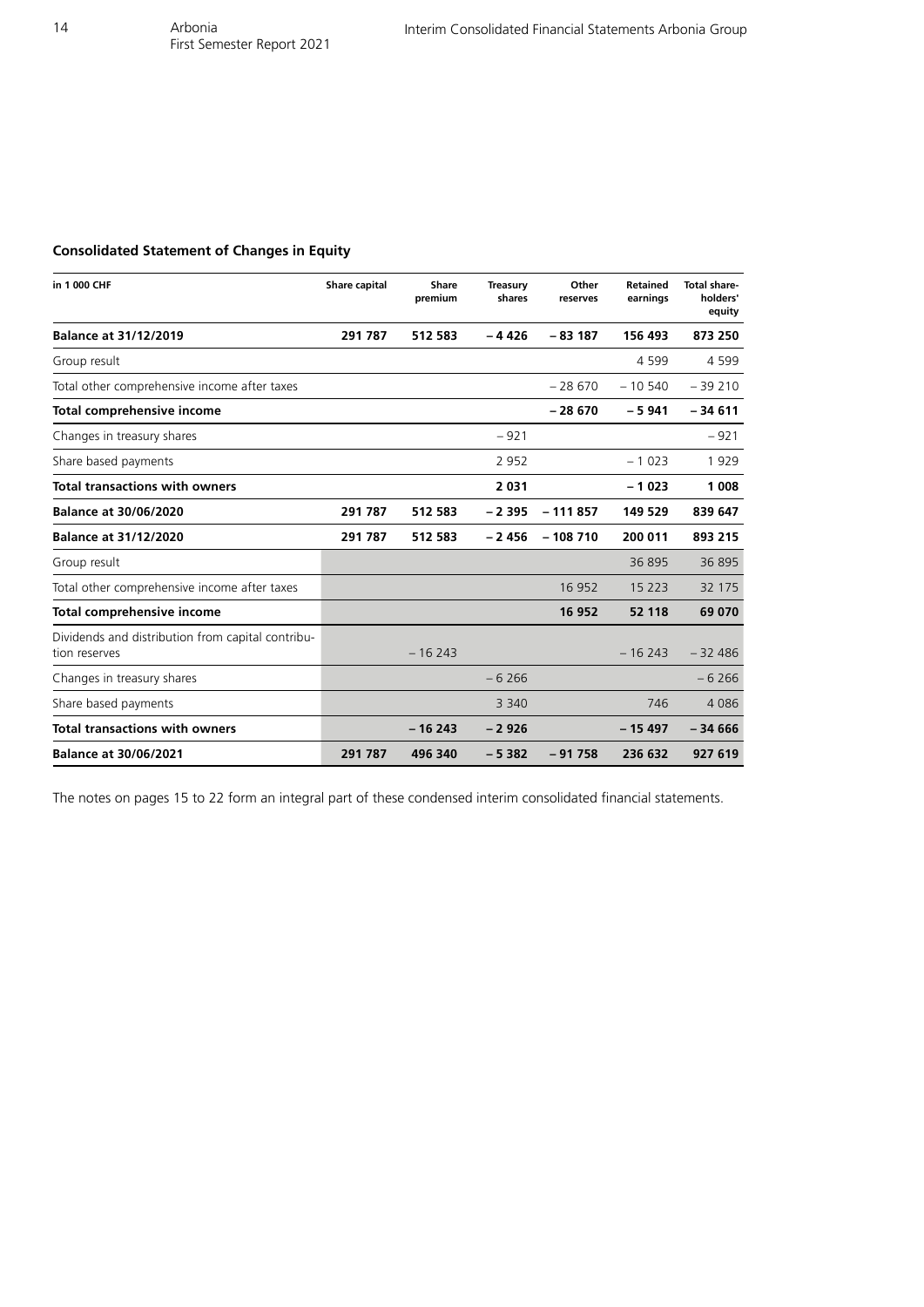## Selected Explanatory Notes to the Interim Consolidated Financial Statements

#### **1. General information**

Arbonia Group (Arbonia) is a focused building components supplier. The company with its continuing operations is divided into three main divisions, namely HVAC (Heating, Ventilation and Air Conditioning), Sanitary Equipment and Doors. Manufacturing plants are located in Switzerland, Germany, Italy, the Czech Republic, Poland, Russia, Belgium and the Netherlands. Arbonia owns major brands such as Kermi, Arbonia, Prolux, Koralle, Sabiana, Vasco, Brugman, Superia, RWD Schlatter, Prüm, Garant and Invado and possesses a strong position in its home markets in Switzerland and Germany. The Group focuses on the development of existing markets in Central and Eastern Europe. Arbonia is represented in over 70 countries worldwide.

On 4 January 2021, a contract was signed between Arbonia and the Danish DOVISTA Group for the sale of the Windows business. The closing of the transaction is expected in the second half of 2021 (see note 6).

The ultimate parent company, Arbonia AG is a corporation organised under Swiss law incorporated and domiciled at Amriswilerstrasse 50, CH-9320 Arbon (canton Thurgau). Arbonia AG is listed on the SIX Swiss Exchange in Zurich under the valor number 11024060/ ISIN CH0110240600 and ticker symbol ARBN.

These unaudited interim consolidated financial statements have been approved for issue by the Board of Directors of Arbonia AG on 23 August 2021.

#### **2. General principles and basis of preparation**

The unaudited interim consolidated financial statements for the six months ended 30 June 2021 have been prepared in accordance with the International Financial Reporting Standard (IFRS) IAS 34 "Interim Financial Reporting". The interim consolidated financial statements do not include all the information and disclosures required in the annual financial statements and should therefore be read in conjunction with the consolidated financial statements 2020.

The preparation of interim financial statements requires the use of certain critical accounting estimates and assumptions. It also requires management to exercise its judgement in the process of applying the Group's accounting policies. Consequently actual results might deviate from such estimates.

#### **Amendments to significant published standards**

The accounting policies adopted in the preparation of the interim consolidated financial statements are consistent with those used in the preparation of the annual consolidated financial statements for the year ended 31 December 2020.

The published but as of the balance sheet date not yet effective new standards and interpretations will not have a material impact on the Group's financial statements.

#### **3. Changes in the scope of consolidation**

The following changes occurred during the reporting period in the Group:

– As of 30 March 2021, Arbonia acquired 100% of CICSA Industriales del Calor S.L., ES-Coslada (Madrid) (see note 7).

#### **4. Foreign currency rates**

The following foreign currency rates have been applied:

| Currency   | Unit |                          | 2021                         |                          | 2020                         |
|------------|------|--------------------------|------------------------------|--------------------------|------------------------------|
|            |      | Closing<br>rate<br>30/06 | Half-year<br>average<br>rate | Closing<br>rate<br>30/06 | Half-year<br>average<br>rate |
| EUR        | 1    | 1.0969                   | 1.0941                       | 1.0640                   | 1.0642                       |
| GBP        | 1    | 1.2778                   | 1.2607                       | 1.1706                   | 1.2177                       |
| USD        | 1    | 0.9251                   | 0.9078                       | 0.9473                   | 0.9660                       |
| CZK        | 100  | 4.3041                   | 4.2326                       | 3.9791                   | 4.0447                       |
| PLN        | 100  | 24.2634                  | 24.1223                      | 23.8245                  | 24.1336                      |
| <b>CNY</b> | 100  | 14.2710                  | 14.0316                      | 13.3652                  | 13.7344                      |
| RUB        | 100  | 1.2724                   | 1.2214                       | 1.3532                   | 1.3959                       |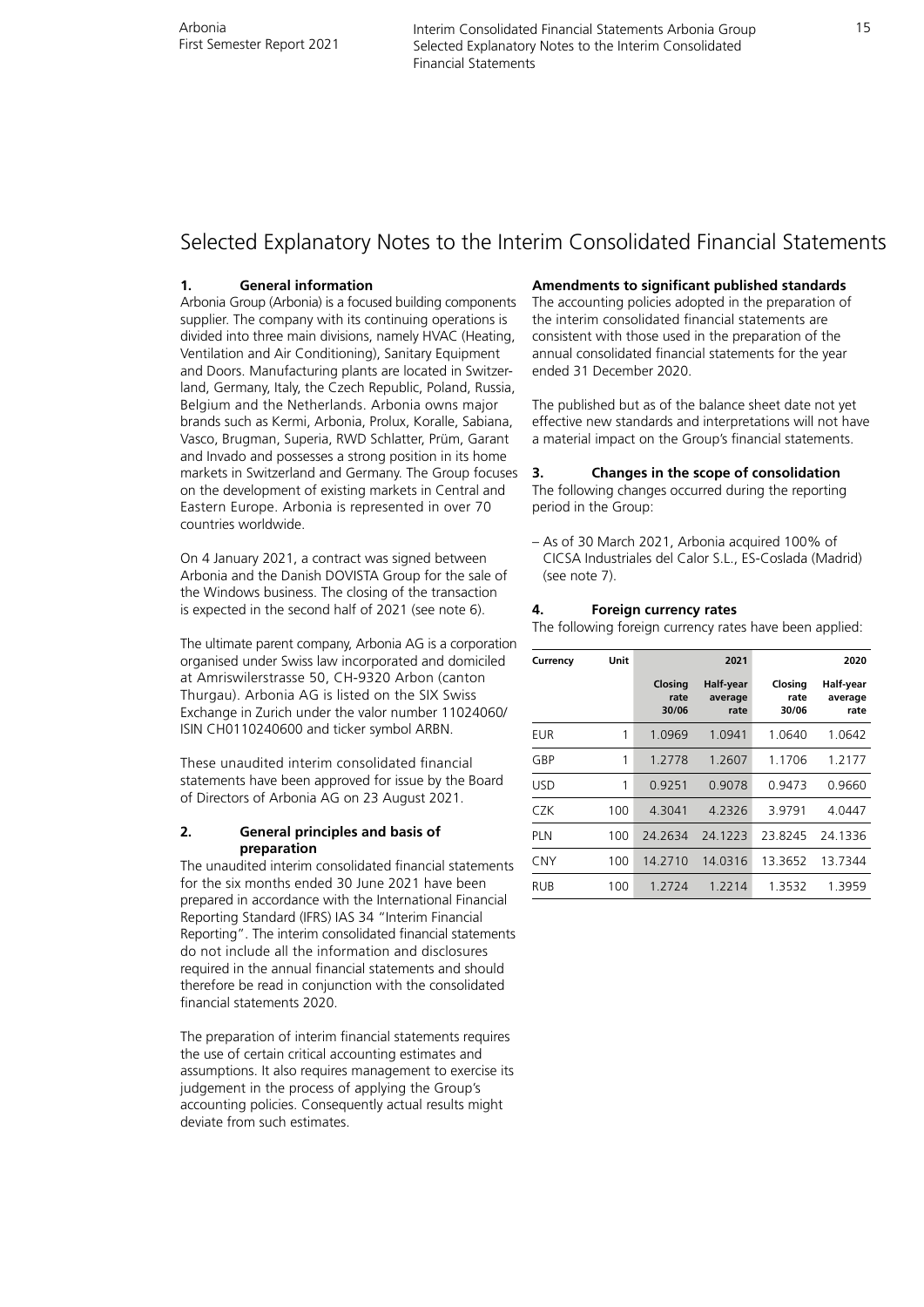#### **5. Segment information**

The continuing operations of Arbonia are organised into the divisions or segments HVAC (Heating, Ventilation and Air Conditioning), Sanitary Equipment and Doors. Corporate Services consist of service, finance, real estate and investment companies and provide their services almost entirely to Group companies. They have not been allocated to an operating segment and are therefore shown separately.

On 4 January 2021, a contract was signed between Arbonia and the Danish DOVISTA Group for the sale of the Windows business. The closing of the transaction is expected in the second half of 2021. In line with internal management reporting, the Windows segment is no longer included in the segment information. The segment information of the previous year was restated accordingly.

For the monitoring and assessment of the financial performance, EBITDA, EBITA and EBIT are pivotal key measures. However Group Management and the Board of Directors also are provided with financial data down to the line item "result after income tax" by operating segment. The segments apply the same accounting policies as the Group. Purchases, sales and services between segments are entered into under normal commercial terms and conditions that would also be available to unrelated third parties. Income and expenses between segments are eliminated on consolidation and disclosed in "Eliminations".

Segment assets and liabilities include all assets, liabilities and intercompany transactions. Goodwill has been allocated to the respective segments.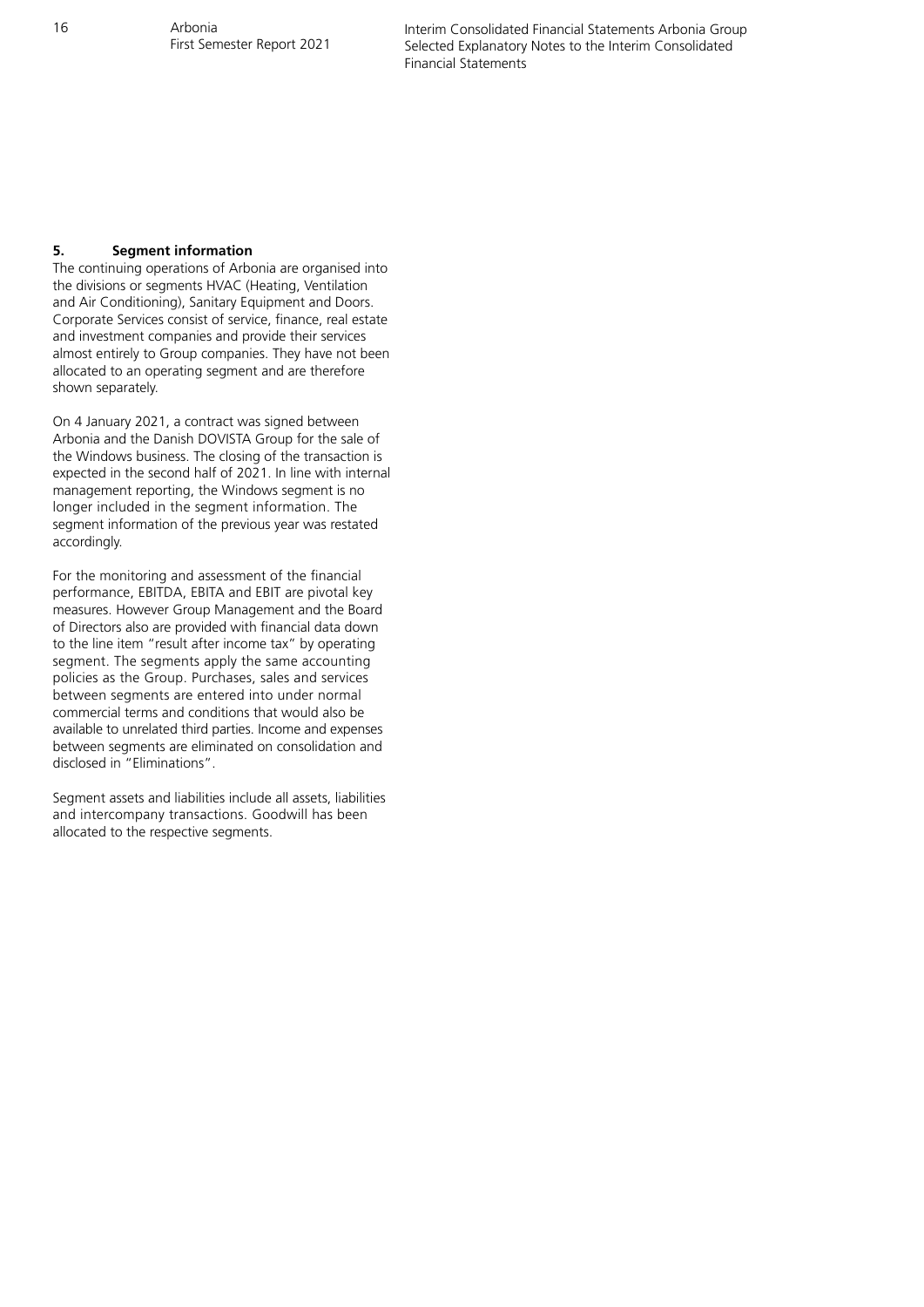| in 1 000 CHF                                           |             |                              |              |                                        |                              | Six months ended 30/06/2021 |                       |
|--------------------------------------------------------|-------------|------------------------------|--------------|----------------------------------------|------------------------------|-----------------------------|-----------------------|
|                                                        | <b>HVAC</b> | <b>Sanitary</b><br>Equipment | <b>Doors</b> | <b>Total</b><br>reportable<br>segments | Corporate<br><b>Services</b> | Elimina-<br>tions           | <b>Total</b><br>Group |
| Sales with third parties<br>at point in time           | 304 919     | 77 731                       | 170 428      | 553 078                                | 2 0 7 0                      |                             | 555 148               |
| Sales with third parties<br>over time                  |             |                              | 33 4 35      | 33 4 35                                |                              |                             | 33 4 35               |
| Net revenues                                           | 304 919     | 77 731                       | 203 863      | 586 513                                | 2070                         |                             | 588 583               |
| Segment results I (EBITDA)                             | 33 590      | 9451                         | 30 832       | 73 873                                 | $-6293$                      |                             | 67 580                |
| in % of net revenues                                   | 11.0        | 12.2                         | 15.1         | 12.6                                   |                              |                             | 11.5                  |
| Depreciation and amortisation                          | $-13302$    | $-2212$                      | $-8473$      | $-23987$                               | $-997$                       |                             | $-24984$              |
| Segment results II (EBITA)                             | 20 288      | 7 2 3 9                      | 22 359       | 49886                                  | - 7 290                      |                             | 42 596                |
| in % of net revenues                                   | 6.7         | 9.3                          | 11.0         | 8.5                                    |                              |                             | 7.2                   |
| Amortisation of intangible<br>assets from acquisitions | $-1978$     | $-898$                       | $-4823$      | $-7700$                                |                              |                             | $-7700$               |
| <b>Segment results III (EBIT)</b>                      | 18 310      | 6 3 4 1                      | 17 535       | 42 185                                 | $-7290$                      |                             | 34 896                |
| in % of net revenues                                   | 6.0         | 8.2                          | 8.6          | 7.2                                    |                              |                             | 5.9                   |
| Interest income                                        | 122         | 32                           | 12           | 166                                    | 2 5 1 5                      | $-2670$                     | 11                    |
| Interest expenses                                      | $-2146$     | $-78$                        | $-1084$      | $-3308$                                | $-1838$                      | 2 6 6 4                     | $-2482$               |
| Minority share from associated<br>companies            |             |                              | $-435$       | $-435$                                 |                              |                             | -435                  |
| Other financial result                                 | $-1424$     | $-654$                       | $-920$       | $-2998$                                | 14 3 32                      | $-10917$                    | 417                   |
| Result before income tax                               | 14861       | 5 641                        | 15 108       | 35 611                                 | 7718                         | - 10 922                    | 32 407                |
| Income tax expense                                     | $-3758$     | $-1200$                      | $-4052$      | $-9010$                                | 168                          |                             | $-8842$               |
| <b>Result after income tax</b>                         | 11 103      | 4 4 4 1                      | 11 056       | 26 601                                 | 7886                         | $-10922$                    | 23 565                |
| Average number of<br>employees                         | 2921        | 841                          | 2 0 6 9      | 5830                                   | 61                           |                             | 5892                  |
| Total assets as of 30/06/2021                          | 612 538     | 123 681                      | 565 532      | 1 301 751                              | 928 484                      | -883 373                    | 1 346 862             |
| Total liabilities as of 30/06/2021                     | 347 937     | 67 985                       | 276 596      | 692 518                                | 230 312                      | $-300$ 130                  | 622 700               |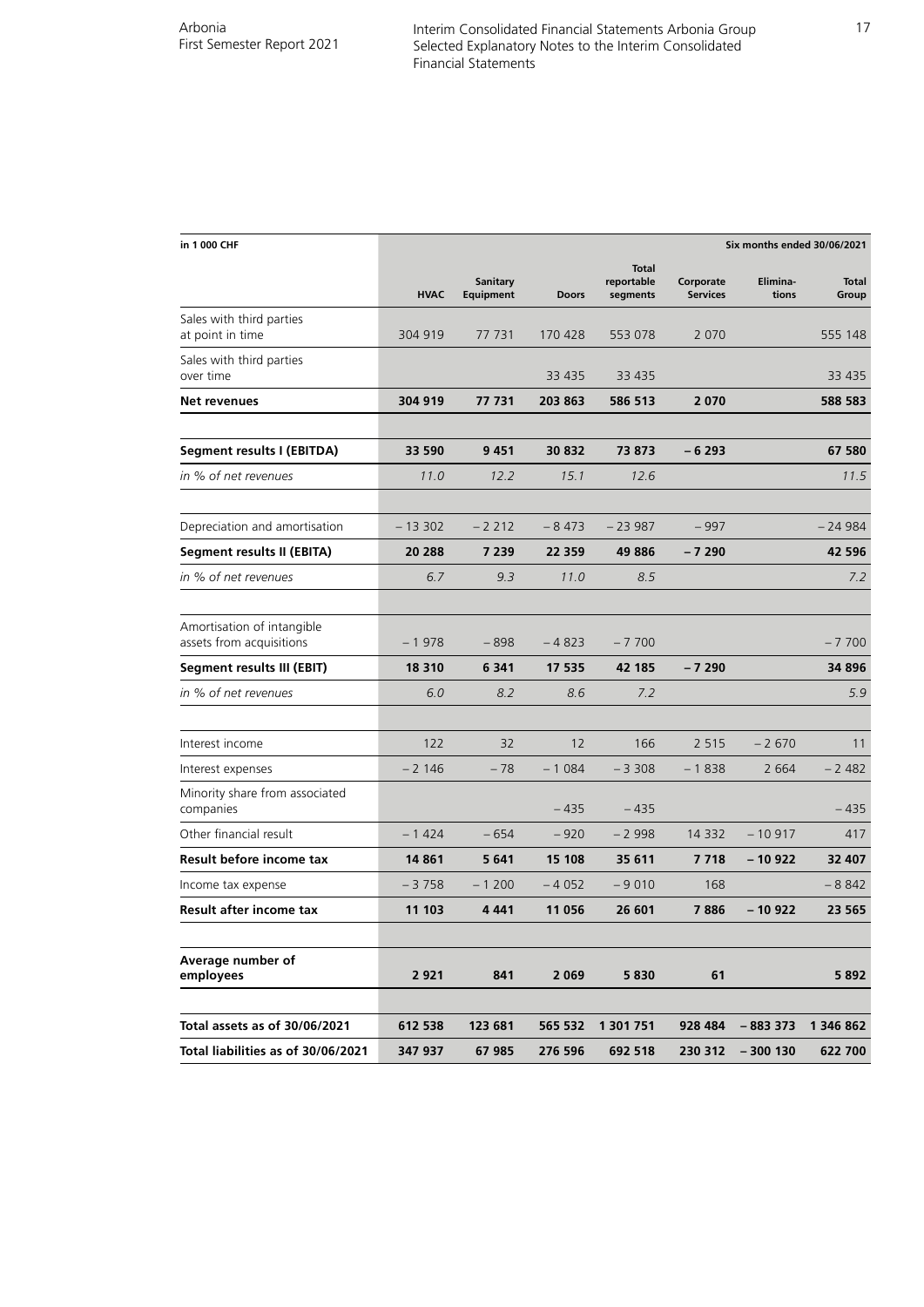| in 1 000 CHF                                           |             |                       |         |                                        |                              | Six months ended 30/06/2020 | restated       |
|--------------------------------------------------------|-------------|-----------------------|---------|----------------------------------------|------------------------------|-----------------------------|----------------|
|                                                        | <b>HVAC</b> | Sanitary<br>Equipment | Doors   | <b>Total</b><br>reportable<br>segments | Corporate<br><b>Services</b> | Elimina-<br>tions           | Total<br>Group |
| Sales with third parties<br>at point in time           | 246 056     | 68 475                | 150 386 | 464 917                                |                              |                             | 464 917        |
| Sales with third parties<br>over time                  |             |                       | 27 620  | 27 620                                 |                              |                             | 27 620         |
| Sales with other segments                              |             | 23                    |         | 23                                     |                              | $-23$                       |                |
| Net revenues                                           | 246 056     | 68 498                | 178 006 | 492 560                                |                              | $-23$                       | 492 537        |
| Segment results I (EBITDA)                             | 21 304      | 6 1 5 1               | 23 4 14 | 50 869                                 | $-5518$                      | - 8                         | 45 343         |
| in % of net revenues                                   | 8.7         | 9.0                   | 13.2    | 10.3                                   |                              |                             | 9.2            |
| Depreciation and amortisation                          | $-12695$    | $-2010$               | $-7454$ | $-22159$                               | $-891$                       |                             | $-23050$       |
| Segment results II (EBITA)                             | 8609        | 4 141                 | 15 960  | 28 710                                 | $-6409$                      | - 8                         | 22 293         |
| in % of net revenues                                   | 3.5         | 6.0                   | 9.0     | 5.8                                    |                              |                             | 4.5            |
| Amortisation of intangible<br>assets from acquisitions | $-1813$     | $-899$                | $-4714$ | $-7425$                                |                              |                             | $-7425$        |
| Segment results III (EBIT)                             | 6796        | 3 2 4 2               | 11 246  | 21 284                                 | $-6409$                      | - 8                         | 14 8 67        |
| in % of net revenues                                   | 2.8         | 4.7                   | 6.3     | 4.3                                    |                              |                             | 3.0            |
| Interest income                                        | 144         | 41                    | 18      | 203                                    | 3 4 4 7                      | $-3575$                     | 75             |
| Interest expenses                                      | $-3015$     | $-157$                | $-1250$ | $-4422$                                | $-2242$                      | 3 5 9 3                     | $-3071$        |
| Other financial result                                 | $-2164$     | $-718$                | $-333$  | $-3213$                                | 6 0 3 1                      | $-6909$                     | $-4092$        |
| Result before income tax                               | 1762        | 2 4 0 9               | 9681    | 13 852                                 | 827                          | $-6900$                     | 7 7 7 9        |
| Income tax expense                                     | 171         | $-474$                | $-2298$ | $-2601$                                | 718                          |                             | $-1883$        |
| <b>Result after income tax</b>                         | 1933        | 1935                  | 7 3 8 3 | 11 251                                 | 1 5 4 5                      | $-6900$                     | 5896           |
| Average number of<br>employees                         | 2 9 0 9     | 808                   | 2 0 0 1 | 5717                                   | 62                           |                             | 5780           |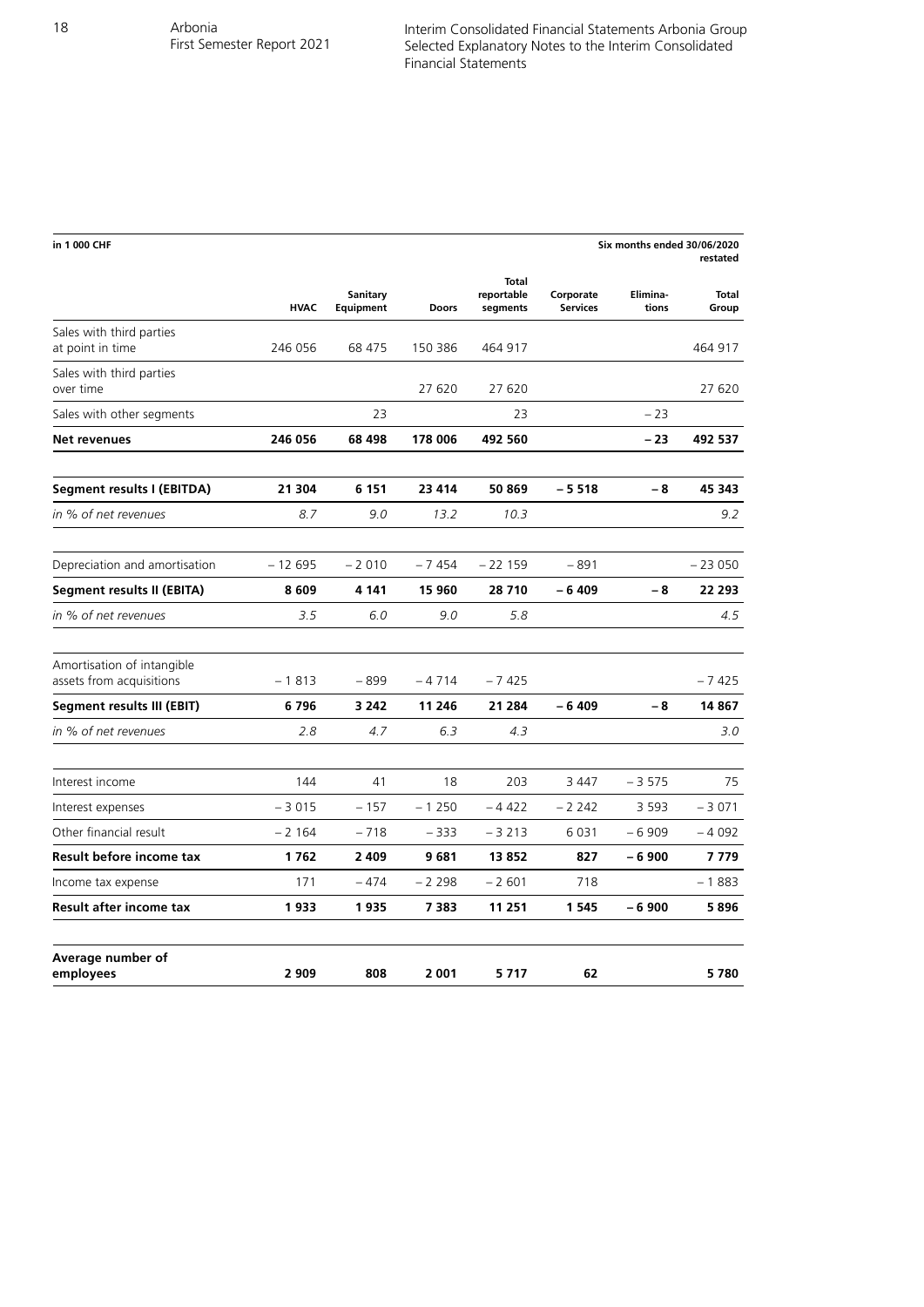Arbonia 19 Interim Consolidated Financial Statements Arbonia Group Selected Explanatory Notes to the Interim Consolidated Financial Statements

The reconciliation of the continuing and discontinued operations on the segment information as presented in the interim consoldiated financial statements 2020 is as follows:

| in 1 000 CHF                      |                          |                                                     |                                 | Six months ended 30/06/2020<br>restated |
|-----------------------------------|--------------------------|-----------------------------------------------------|---------------------------------|-----------------------------------------|
|                                   | Continuing<br>operations | <b>Discontinued</b><br>operations<br><b>Windows</b> | Others and<br>elimina-<br>tions | <b>Total</b><br>segments                |
| <b>Net revenues</b>               | 492 537                  | 152 417                                             | $-12$                           | 644 942                                 |
| <b>Segment results I (EBITDA)</b> | 45 343                   | 9070                                                |                                 | 54 413                                  |
| in % of net revenues              | 9.2                      | 6.0                                                 |                                 | 8.4                                     |
| <b>Segment results II (EBITA)</b> | 22 293                   | $-895$                                              |                                 | 21 398                                  |
| in % of net revenues              | 4.5                      | $-0.6$                                              |                                 | 3.3                                     |
| Segment results III (EBIT)        | 14 8 67                  | $-1595$                                             |                                 | 13 272                                  |
| in % of net revenues              | 3.0                      | $-1.0$                                              |                                 | 2.1                                     |
| Interest result                   | $-2996$                  | $-152$                                              |                                 | $-3148$                                 |
| Other financial result            | $-4092$                  | $-72$                                               |                                 | $-4164$                                 |
| Result before income tax          | 7779                     | $-1819$                                             |                                 | 5960                                    |
| Income tax expense                | $-1883$                  | 521                                                 |                                 | $-1361$                                 |
| <b>Result after income tax</b>    | 5896                     | $-1298$                                             |                                 | 4 5 9 9                                 |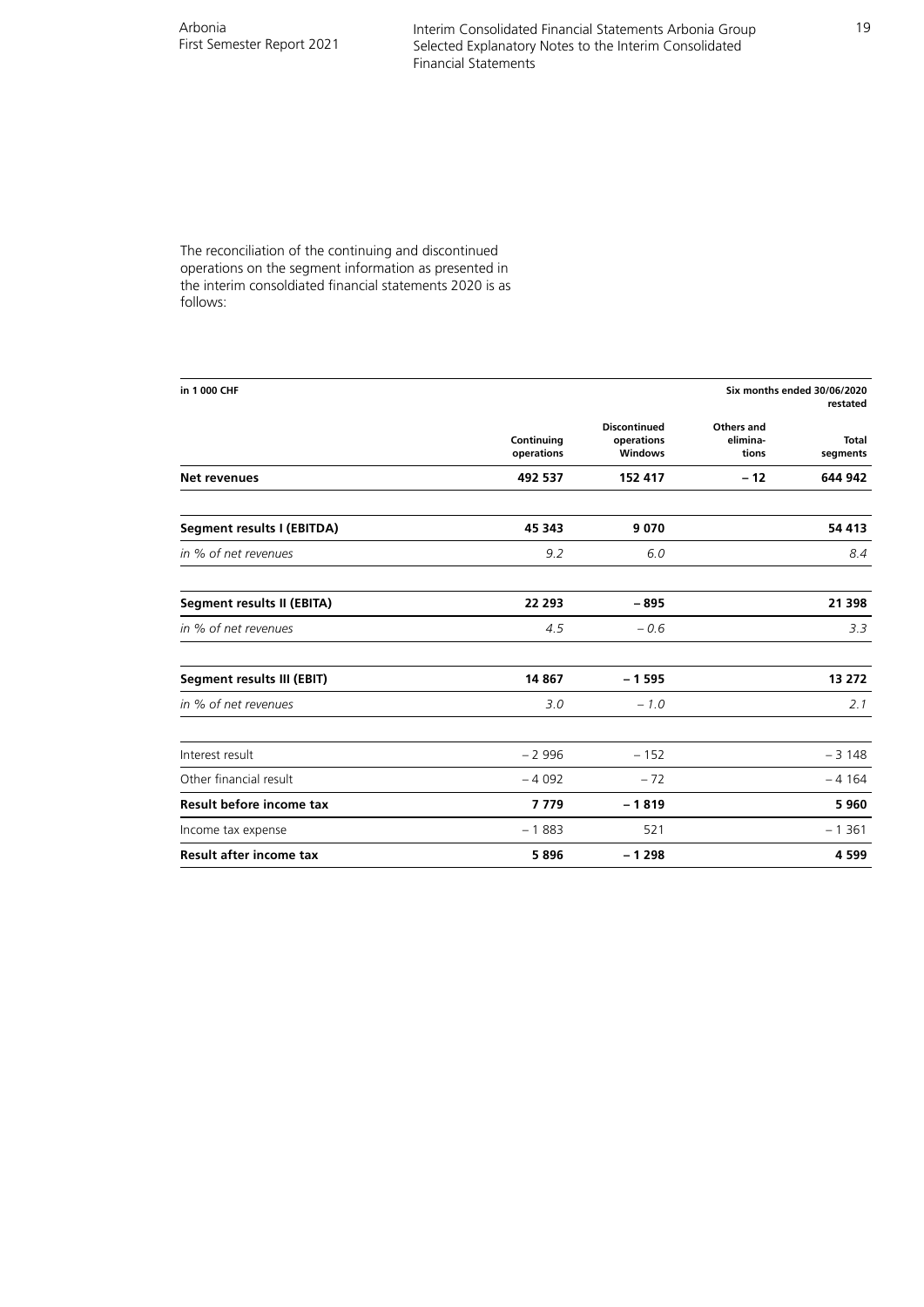Interim Consolidated Financial Statements Arbonia Group Selected Explanatory Notes to the Interim Consolidated Financial Statements

#### **6. Discontinued operations**

On 4 January 2021, a contract was signed between Arbonia and the Danish DOVISTA Group for the sale of the Windows business. In accordance with IFRS 5, Arbonia reports the Windows division as of 30 June 2021 as discontinued operations. All prior-year figures in the income statement have been adjusted accordingly. In the consolidated balance sheet as of 30 June 2021, assets and liabilities of the discontinued operations Windows are disclosed in the respective held for sale asset and liability positions. Previous year's figures in the balance sheet as of 30 June 2020, however, were not adjusted.

Assets held for sale and liabilities associated with assets held for sale of the discontinued operations as of 30 June 2021 are as follows:

| in 1000 CHF                     | 30/06/2021 |
|---------------------------------|------------|
| Cash and cash equivalents       | 5653       |
| Receivables and other assets    | 39 583     |
| Inventories and contract assets | 57 022     |
| Deferred expenses               | 5 1 1 6    |
| Property, plant and equipment   | 129 811    |
| Intangible assets and goodwill  | 35 169     |
| Deferred income tax assets      | 520        |
| Capitalised pension surplus     | 42 014     |
| <b>Financial assets</b>         | 30         |
| Total                           | 314 918    |

| in 1000 CHF                           | 30/06/2021 |
|---------------------------------------|------------|
| Liabilities                           | 46 398     |
| Financial debts and lease liabilities | 18 150     |
| Accruals and deferred income          | 26 743     |
| Provisions                            | 8943       |
| Deferred income tax liabilities       | 11 226     |
| Total                                 | 111 461    |

The results from discontinued operations are as follows:

| in 1 000 CHF                                                    | For the six<br>months<br>ended<br>30/06/2021 | For the six<br>months<br>ended<br>30/06/2020 |
|-----------------------------------------------------------------|----------------------------------------------|----------------------------------------------|
| <b>Net revenues</b>                                             | 171 645                                      | 152 417                                      |
| Other operating income and capi-<br>talised own services        | 5935                                         | 1431                                         |
| Changes in inventories of semi-fin-<br>ished and finished goods | 5 3 6 8                                      | 2796                                         |
| Cost of material and goods                                      | $-80864$                                     | $-67685$                                     |
| Personnel expenses                                              | $-59431$                                     | $-59771$                                     |
| Other operating expenses                                        | $-25484$                                     | $-20118$                                     |
| <b>EBITDA</b>                                                   | 17 169                                       | 9070                                         |
| Depreciation and amortisation                                   |                                              | $-9965$                                      |
| Amortisation of intangible assets<br>from acquisitions          |                                              | $-700$                                       |
| EBIT                                                            | 17 169                                       | – 1 595                                      |
| Financial result                                                | $-583$                                       | $-224$                                       |
| Result from discontinued opera-<br>tions before income tax      | 16 586                                       | - 1 819                                      |
| Income tax expense                                              | $-3258$                                      | 521                                          |
| Result from discontinued opera-<br>tions after income tax       | 13 3 29                                      | - 1 298                                      |

The results for the reporting period comprise sales costs for the disposal of the Windows division of CHF 1.2 million.

In the consolidated cash flow statement, the cash flows from the discontinued operations are included, however, subsequently condensed and shown separately below.

| in 1 000 CHF                            | For the six<br>months<br>ended<br>30/06/2021 | For the six<br>months<br>ended<br>30/06/2020 |
|-----------------------------------------|----------------------------------------------|----------------------------------------------|
| Cash flows from operating<br>activities | 5807                                         | 8 5 4 8                                      |
| Cash flows from investing<br>activities | $-4512$                                      | $-3853$                                      |
| Cash flows from financing<br>activities | $-2367$                                      | - 1 882                                      |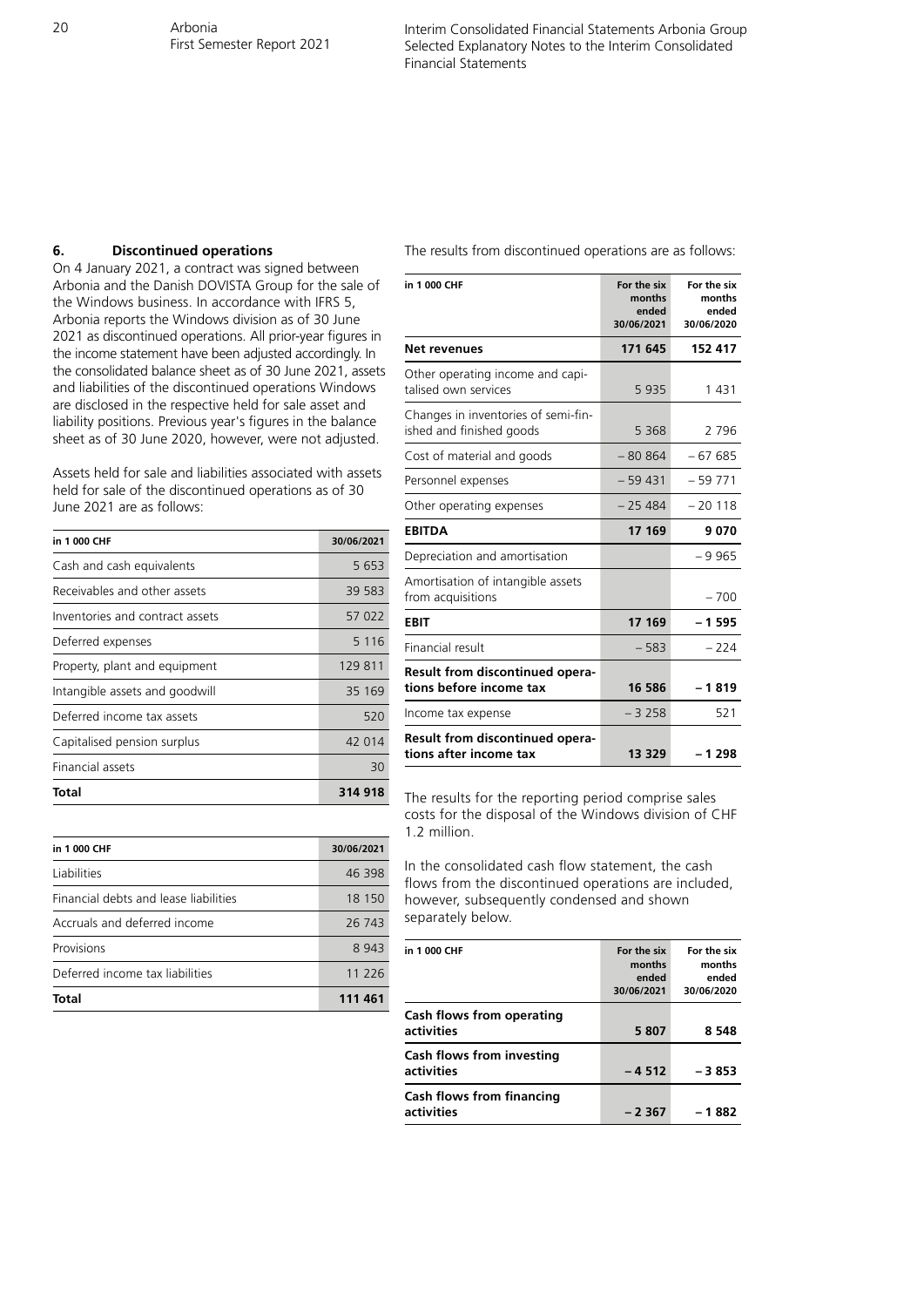Arbonia 21 Interim Consolidated Financial Statements Arbonia Group Selected Explanatory Notes to the Interim Consolidated Financial Statements

#### **7. Acquisitions**

The following fair value of assets and liabilities had arisen on a provisional basis from the acquisition as mentioned under note 3:

#### **CICSA Industriales del Calor S.L.**

| in 1 000 CHF                       | <b>Fair Value</b> |
|------------------------------------|-------------------|
| Assets                             |                   |
| Cash and cash equivalents          | 1 3 5 7           |
| Receivables                        | 1 300             |
| Inventories                        | 1 1 0 8           |
| Deferred expenses                  | 12                |
| Property, plant and equipment      | 228               |
| Intangible assets                  | 8773              |
| Financial assets                   | 20                |
| <b>Total assets</b>                | 12 799            |
|                                    |                   |
| <b>Liabilities</b>                 |                   |
| Liabilities                        | 976               |
| Financial debts                    | 1 4 5 5           |
| Lease liabilities                  | 120               |
| Accruals and deferred income       | 62                |
| Deferred income tax liabilities    | 2 190             |
| <b>Total liabilities</b>           | 4803              |
|                                    |                   |
| Net assets acquired                | 7996              |
|                                    |                   |
| <b>Cost of acquisition</b>         |                   |
| Purchase price                     | 6889              |
| Deferred purchase price            | 1 107             |
| <b>Total cost of acquisition</b>   | 7996              |
| Net cash outflow was as follows:   |                   |
| Purchase price                     | 6889              |
| Cash and cash equivalents acquired | $-1357$           |
| Net cash outflow on acquisition    | 5 5 3 1           |

As of 30 March 2021, Arbonia acquired 100% of the shares of CICSA Industriales del Calor S.L., ES-Coslada (Madrid). Cicsa is the Spanish market leader in the distribution of design radiators as well as bathroom radiators. Following the 2018 acquisition of the existing distribution partner for heating, ventilation and air conditioning equipment, TECNA S.L., the acquisition of Cicsa is intended to further strengthen the position of the HVAC division in the Spanish and Portuguese markets. The purchase price amounted to CHF 8.0 million. From the date of acquisition, Cicsa contributed CHF 1.7 million in net revenues and CHF 0.1 million in profit to the Group. Had the acquisition taken place on 1 January 2021, net revenues would have been CHF 3.6 million and profit, including amortisation charges on intangible assets from acquisitions, would have been CHF 0.2 million. The gross as well as the net carrying amount of accounts receivable amounted to CHF 1.3 million. The acquisitionrelated costs amounted to CHF 0.2 million and are included in operating expenses in 2020 and 2021.

#### **8. Transfer of financial assets**

Since February 2010 Arbonia sells receivables under a factoring agreement. Because Arbonia neither transfers nor retains substantially all the risks and rewards of ownership but still retains control, the receivables have to be recorded in the balance sheet to the extent of the so-called continuing involvement. In particular the late payment risk is completely retained by Arbonia up until a certain point in time. As of 30 June 2021, the book value of the transferred receivables amounts to CHF 74.4 million. Thereof Arbonia already received from the factor CHF 41.6 million of cash and the remaining CHF 32.8 million are disclosed as receivables against the factor. In addition a receivable and a liability of CHF 0.3 million are recorded for the consideration of the continuing involvement.

#### **9. Assets held for sale**

During the reporting period, the investment property in Germany was sold. This cash inflow of CHF 2.6 million is included in the cash flow statement under proceeds from sale of property, plant and equipment and investment property.

#### **10. Financial debts**

During the reporting period, net CHF 20 million of the syndicated loan were drawn. As of 30 June 2021, CHF 20 million of the syndicated loan has been utilised.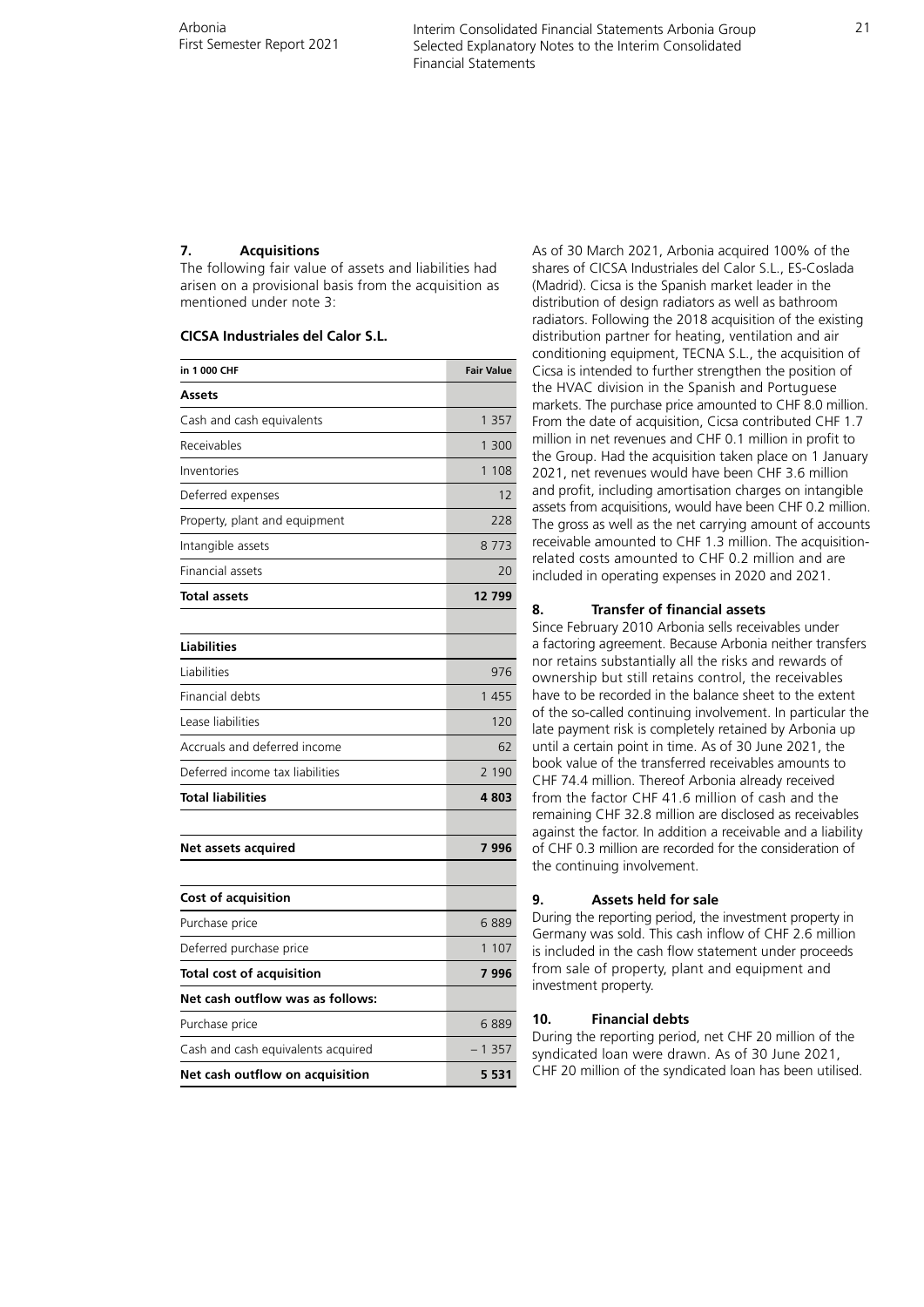Interim Consolidated Financial Statements Arbonia Group Selected Explanatory Notes to the Interim Consolidated Financial Statements

#### **11. Financial instruments**

The financial instruments measured at fair value relate to interest rate swaps/forward foreign exchange contracts assigned to hierarchy level 2. As of 30 June 2021, the fair value of interest rate swaps amounts to CHF -1.3 million (liability). There were no reclassifications between the hierarchy levels during the reporting period.

#### **12. Share capital**

On 23 April 2021, the Annual General Meeting of Arbonia AG had approved amongst others the following: To authorise the Board of Directors to create additional share capital by a maximum amount of CHF 29 148 000 through the issue of a maximum of 6 940 000 fully paid registered shares with a par value of CHF 4.20 each until 23 April 2023 (authorised capital increase). To increase the share capital by a maximum amount of CHF 29 148 000 by issuing a maximum of 6 940 000 fully paid up registered shares with a par value of CHF 4.20 (conditional capital increase). The authorised and conditional capital increase together were limited to an additional share capital of CHF 29 148 000.

#### **13. Dividends and distribution from capital contribution reserves**

On 23 April 2021, the Annual General Meeting approved a dividend and distribution respectively of CHF 0.47 in total per registered share. The payment occurred on 29 April 2021.

#### **14. Treasury shares**

Compared to 31 December 2020, the balance of treasury shares has increased by net 67'987 to 350'373 shares. In the reporting period, 375'745 shares were purchased on the market and 307'758 shares were used for the share-based compensation plans.

#### **15. Capital commitments**

As of 30 June 2021, capital commitments for the purchase of property, plant and equipment amount to CHF 68.0 million.

#### **16. Contingencies**

No significant changes have occurred from those disclosed in the consolidated financial statements 2020.

#### **17. Events after the balance sheet date**

The Sanitary division will be integrated into the Doors division as of 1 July 2021. The strategic logic of the integration lies in the better use of synergies in joint market development in project business on the one hand and in procurement on the other. In addition, the Doors division's product range will be expanded to include shower doors and, in the medium term, the glass doors and glass partitions for interiors can be expanded.

As of 22 July 2021, Arbonia acquired 100% of Termovent Komerc d.o.o., RS-Belgrade. For the HVAC division, the acquisition of this established Serbian manufacturer of commercial ventilation equipment means the geographical expansion of its holistic system offering in the field of ventilation into Eastern Europe and the Europe-wide expansion of its expertise in the field of indoor air quality, in particular cleanrooms. In 2020, the company generated revenues of around CHF 17 million with 190 employees.

On 30 July 2021, Arbonia signed a purchase agreement with Saint-Gobain for the acquisition of 100% of the shares of Glasverarbeitungsgesellschaft Deggendorf GmbH, DE-Deggendorf. By integrating the processing of the raw material glass into its own production processes, the Doors division will increase its vertical depth of added value. In 2020, the company generated revenues of CHF 20 million, half of which was accounted for by Arbonia as its largest customer. The closing of the transaction is expected in the third quarter of 2021.

No other events occurred between the balance sheet date and the date of this report which could have a significant influence on the 2021 interim consolidated financial statements.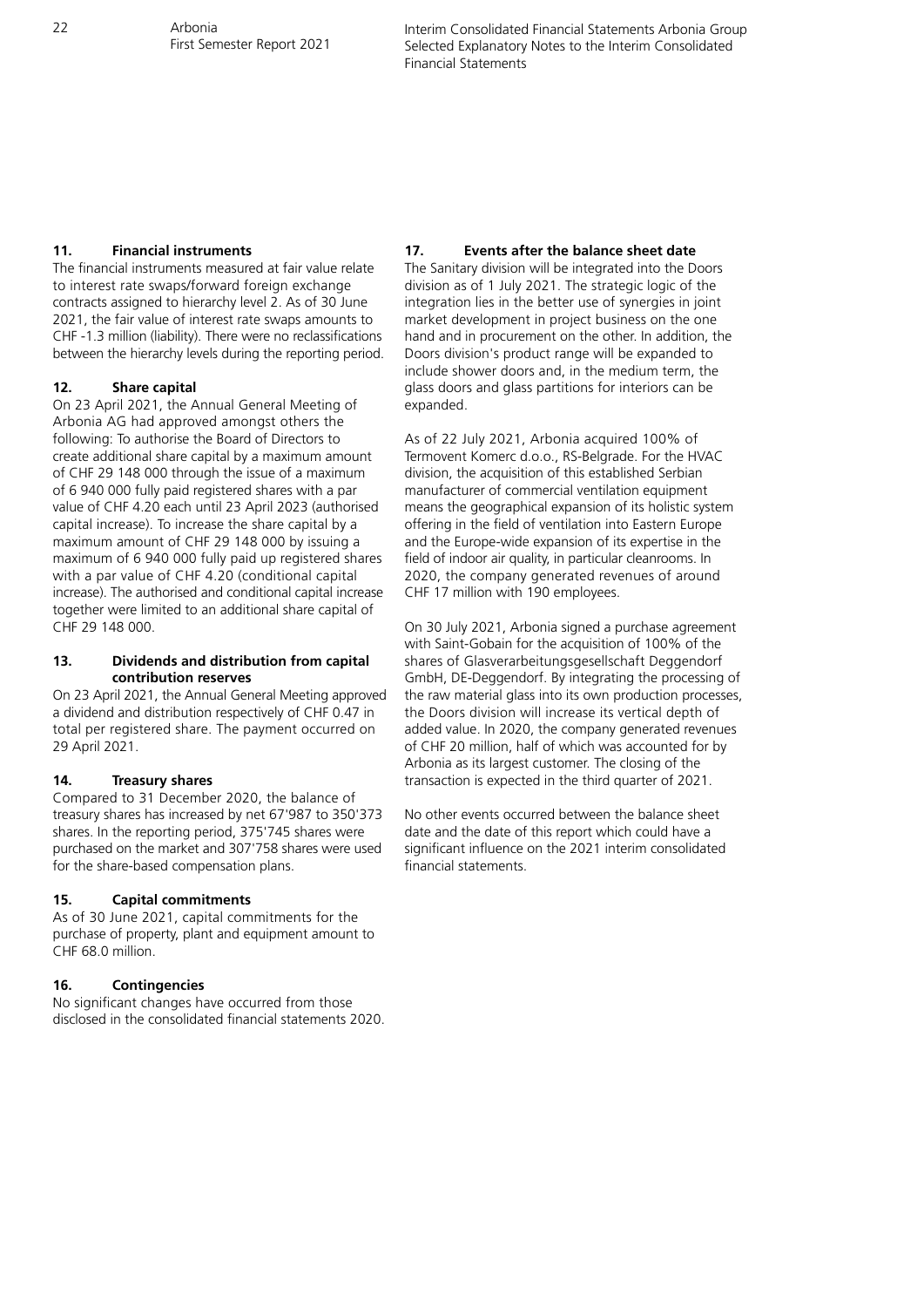## Alternative Performance Measures

Arbonia uses alternative performance measures (APM) as guidance measures for both internal reporting to management and external reporting to stakeholders. The APM used by Arbonia have not been prepared in accordance with IFRS accounting policies and are discussed in detail below. The APM serve as supplementary information components and should therefore always be read and interpreted in conjunction with the consolidated financial statements prepared in accordance with IFRS. The APM used by Arbonia do not necessarily agree with the same or similar titled measures of other or comparable companies.

#### **EBITDA without one-time effects/adjusted**

The elimination of one-time effects provides an adjusted and thus better comparable presentation of the operating result over time. Discontinued operations as defined by IFRS 5 are not included. The following one-time effects are eliminated by Arbonia:

- Costs resulting from creation of provisions or income resulting from reversal of provisions for restructurings and reorganisation as well as closure costs
- Ramp-up costs for new production sites
- Consultancy and integration costs from acquisitions
- Consultancy costs from disposal of subsidiaries
- Gains and losses from sale of properties and associated companies
- Real estate development costs
- Costs in connection with personnel changes/leave of absence in Group and Division management

#### **EBITA without one-time effects/adjusted**

- Impairments
- Reversal of impairments

#### **EBIT without one-time effects/adjusted**

– Impairments on intangible assets from acquisitions

#### **Group result before income tax without one-time effects/adjusted**

– Impairments and reversal of impairments on loans granted

#### **Group result after taxes without one-time effects/ adjusted**

- Tax effect on one-time effects
- Tax consequences from disposal of subsidiaries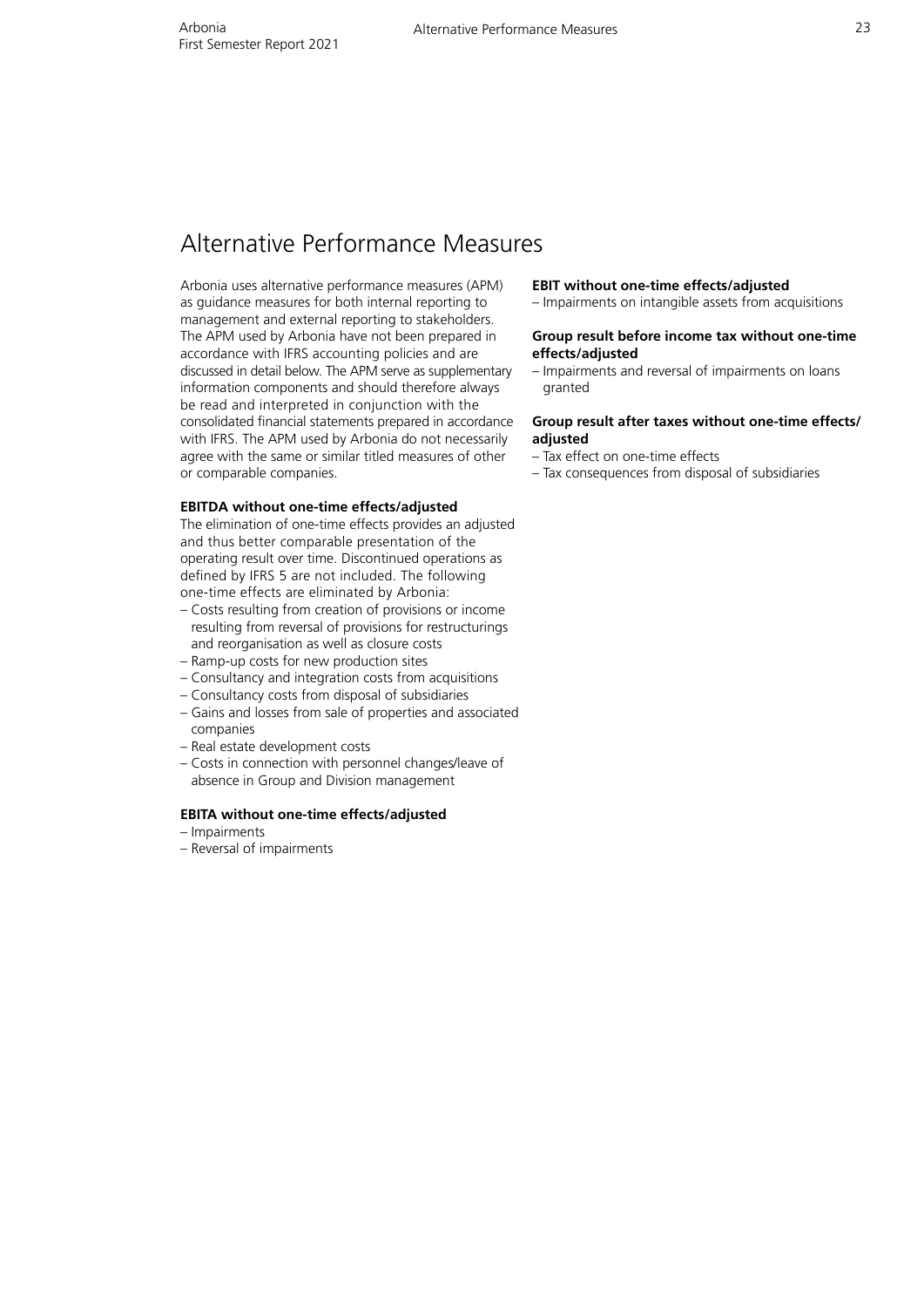#### **Reconciliation Group and Divisions from IFRS-result to result without one-time effects/Adjusted**

**in 1 000 CHF Six months ended 30/06/2021**

|                           |                                                               | <b>IFRS</b> | %       |
|---------------------------|---------------------------------------------------------------|-------------|---------|
| <b>HVAC</b>               | <b>EBITDA</b>                                                 | 33 590      | 11.0    |
|                           | <b>EBITA</b>                                                  | 20 28 8     | 6.7     |
|                           | <b>EBIT</b>                                                   | 18 3 10     | 6.0     |
| <b>Sanitary Equipment</b> | <b>EBITDA</b>                                                 | 9 4 5 1     | $12.2$  |
|                           | <b>EBITA</b>                                                  | 7 2 3 9     | 9.3     |
|                           | <b>EBIT</b>                                                   | 6 3 4 1     | 8.2     |
| <b>Doors</b>              | <b>EBITDA</b>                                                 | 30 832      | 15.1    |
|                           | <b>EBITA</b>                                                  | 22 3 5 9    | 11.0    |
|                           | <b>EBIT</b>                                                   | 17 535      | 8.6     |
| <b>Corporate Services</b> | <b>EBITDA</b>                                                 | $-6293$     |         |
|                           | <b>EBITA</b>                                                  | $-7290$     |         |
|                           | <b>EBIT</b>                                                   | $-7290$     |         |
| Group                     | <b>Net revenues</b>                                           | 588 583     | 100.0   |
|                           | Other operating income and capitalised own services           | 10 505      | 1.8     |
|                           | Changes in inventories of semi-finished and finished<br>goods | 351         | 0.1     |
|                           | Cost of material and goods                                    | $-264901$   | $-45.0$ |
|                           | Personnel expenses                                            | $-188961$   | $-32.1$ |
|                           | Other operating expenses                                      | $-77997$    | $-13.3$ |
|                           | <b>EBITDA</b>                                                 | 67 580      | 11.5    |
|                           | Depreciation and amortisation                                 | $-24983$    | $-4.2$  |
|                           | <b>EBITA</b>                                                  | 42 5 97     | 7.2     |
|                           | Amortisation of intangible assets from acquisitions           | $-7700$     | $-1.3$  |
|                           | <b>EBIT</b>                                                   | 34 8 96     | 5.9     |
|                           | Net financial result                                          | $-2489$     | $-0.4$  |
|                           | Group result before income tax                                | 32 407      | 5.5     |
|                           | Income tax expense                                            | $-8842$     | $-1.5$  |
|                           | Group result from continuing operations                       | 23 5 65     | 4.0     |
|                           |                                                               |             |         |

Presentation of the respective one-time effects on the immediate result line without disclosure of the impact on the subsequent line items.

There were no one-time effects in the continuing operations in the first half of 2020.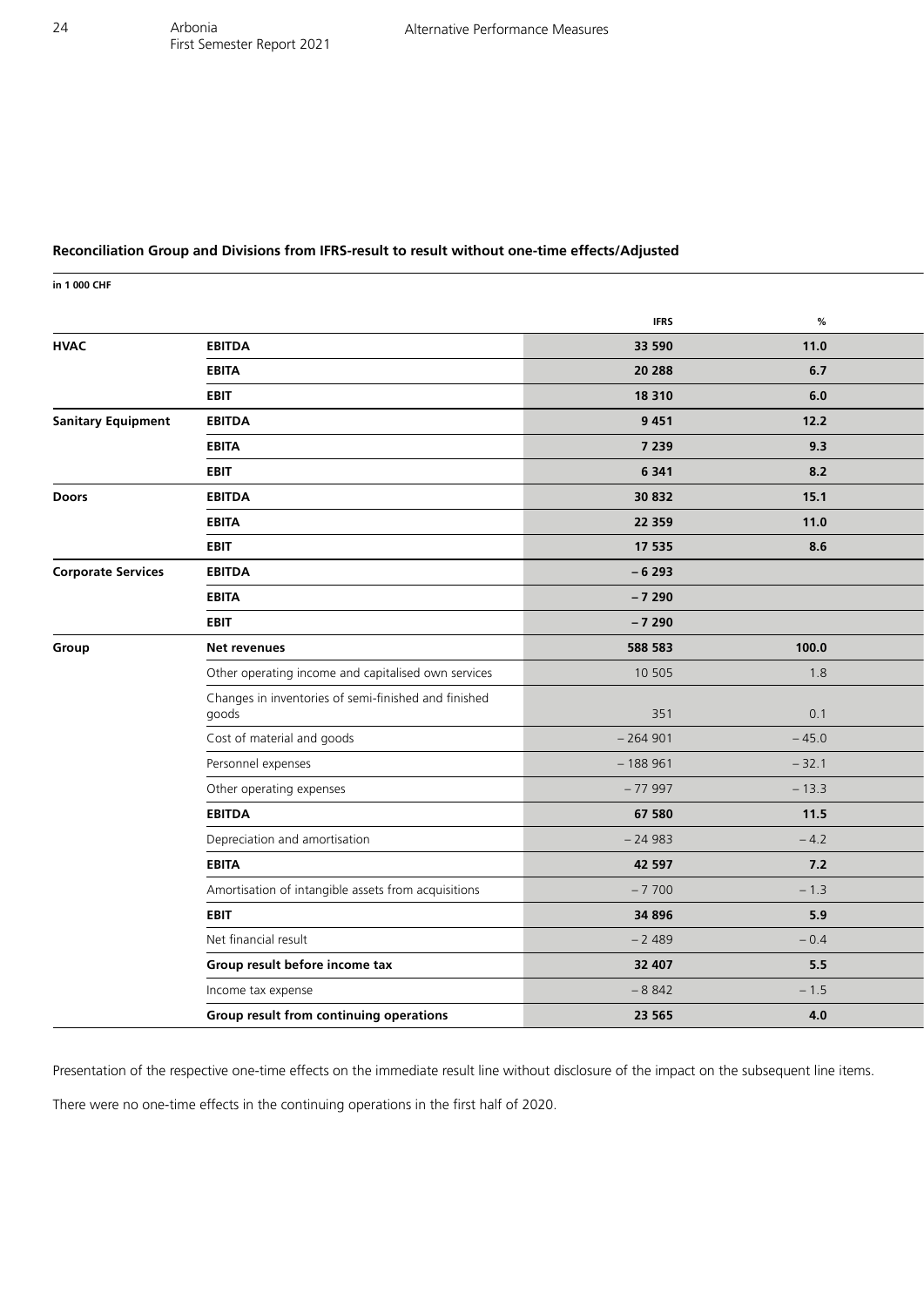| Six months ended 30/06/2021 |                                       |                                    |                                        |
|-----------------------------|---------------------------------------|------------------------------------|----------------------------------------|
| $\%$                        | without one-time effects/<br>adjusted | Tax effects on<br>one-time effects | <b>Gain from sale</b><br>of properties |
| 10.9                        | 33 256                                |                                    | $-334$                                 |
| $6.5\,$                     | 19 9 54                               |                                    |                                        |
| 5.9                         | 17 976                                |                                    |                                        |
| 12.2                        | 9 4 5 1                               |                                    |                                        |
| 9.3                         | 7 2 3 9                               |                                    |                                        |
| $8.2$                       | 6 3 4 1                               |                                    |                                        |
| 15.1                        | 30 832                                |                                    |                                        |
| 11.0                        | 22 3 5 9                              |                                    |                                        |
| 8.6                         | 17 535                                |                                    |                                        |
|                             | $-6293$                               |                                    |                                        |
|                             | $-7290$                               |                                    |                                        |
|                             | $-7290$                               |                                    |                                        |
| 100.0                       | 588 583                               |                                    |                                        |
| 1.7                         | 10 171                                |                                    | $-334$                                 |
| 0.1                         | 351                                   |                                    |                                        |
| $-45.0$                     | $-264901$                             |                                    |                                        |
| $-32.1$                     | $-188961$                             |                                    |                                        |
| $-13.3$                     | $-77997$                              |                                    |                                        |
| 11.4                        | 67 246                                |                                    |                                        |
| $-4.2$                      | $-24983$                              |                                    |                                        |
| 7.2                         | 42 262                                |                                    |                                        |
| $-1.3$                      | $-7700$                               |                                    |                                        |
| 5.9                         | 34 562                                |                                    |                                        |
| $-0.4$                      | $-2489$                               |                                    |                                        |
| $5.4$                       | 32 073                                |                                    |                                        |
| $-1.5$                      | $-8789$                               | 53                                 |                                        |
| 4.0                         | 23 284                                |                                    |                                        |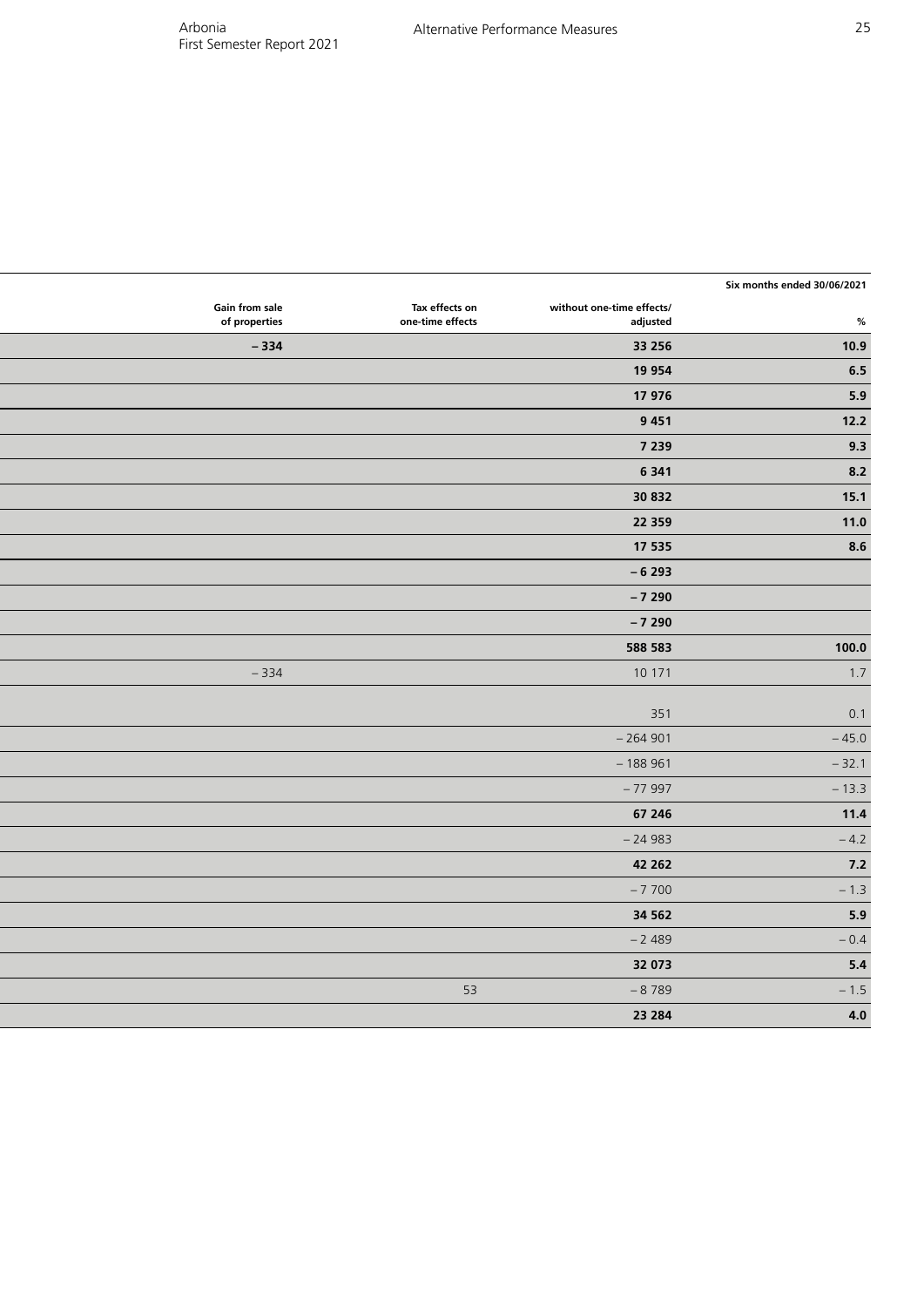#### **Acquisition and currency adjusted growth (organic growth)**

Acquisition and currency adjusted growth excludes effects from acquisitions and disposals of companies and currency effects.

In the acquisition adjusted growth, revenues of the acquired companies are eliminated in the year of acquisition. For companies acquired in the previous year, revenues of the current year are included for the same period as in the previous year. Discontinued operations within the meaning of IFRS 5 are eliminated.

In the currency adjusted growth, revenues of the current year in the functional currency of the respective company are translated at the average exchange rates of the same previous year period.

#### **Net debt**

Current and non-current financial debts plus current and non-current lease liabilities minus cash and cash equivalents

**Leverage ratio** Net debt divided by EBITDA

**Free cash flow** Cash flow from operating and investing activities

#### **Operational free cash flow**

Cash flow from operating and investing activities without expansion capital expenditures

#### **Capital expenditures**

Maintenance and expansion capital expenditures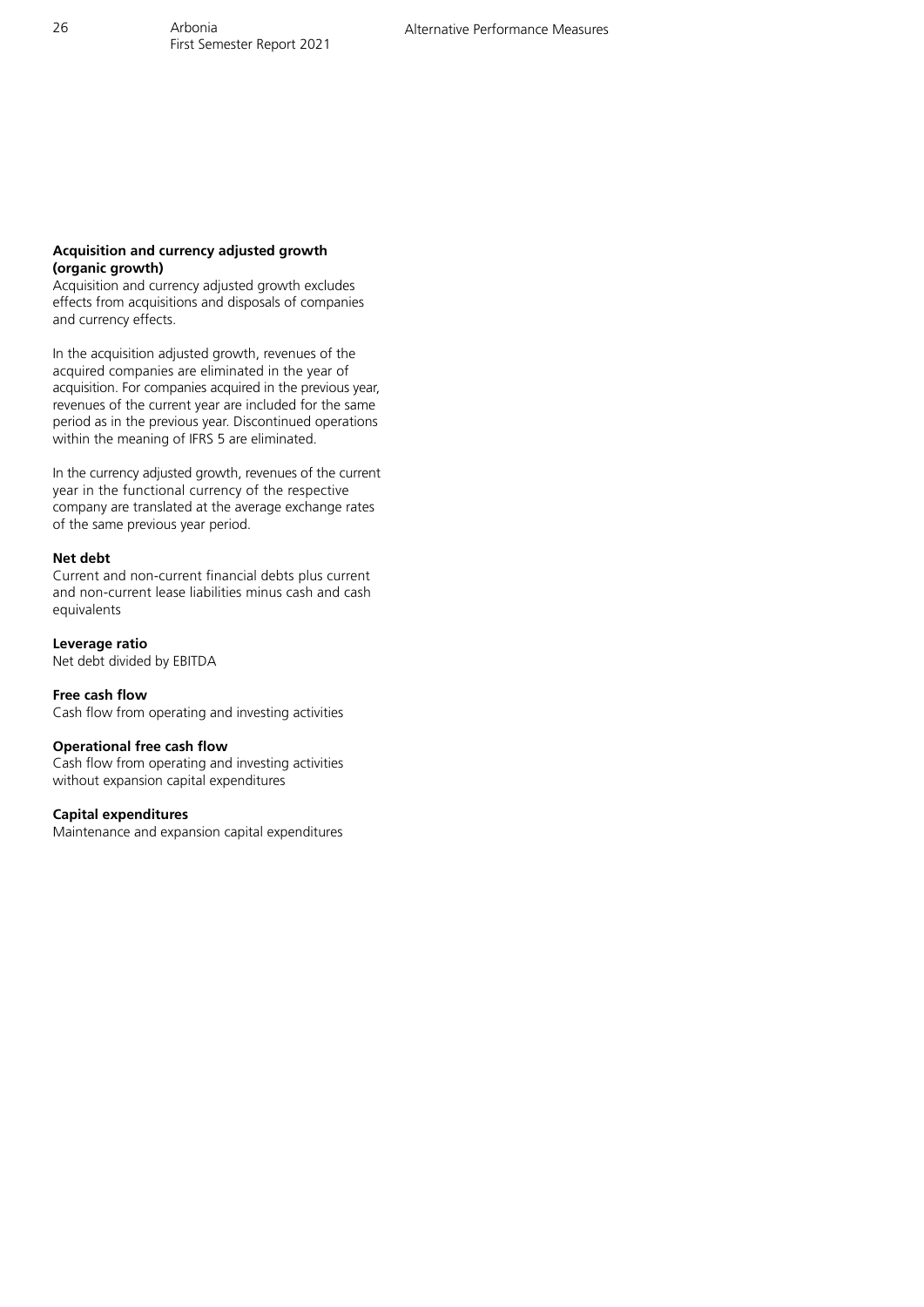## Supplementary Information for Investors

|                                                | 30/06/2021 | 30/06/2020 | 30/06/2019 | 30/06/2018 | 30/06/2017 |
|------------------------------------------------|------------|------------|------------|------------|------------|
| <b>Number of shares</b>                        |            |            |            |            |            |
| Registered par value CHF 4.20                  | 69 473 243 | 69 473 243 | 69 473 243 | 69 473 243 | 69 473 243 |
|                                                |            |            |            |            |            |
| <b>Stock market prices in CHF</b>              |            |            |            |            |            |
| Highest price during<br>reporting period       | 17.7       | 13.8       | 13.3       | 18.3       | 19.1       |
| Lowest price during<br>reporting period        | 13.6       | 5.8        | 10.0       | 15.2       | 16.3       |
| Share price at 30/06                           | 17.7       | 9.8        | 12.9       | 16.3       | 17.6       |
| <b>Market capitalisation</b><br>in CHF million | 1 2 2 8    | 679        | 898        | 1 1 3 2    | 1 2 1 9    |

## Dates

#### **26 October 2021**

Capital Markets Day

#### **1 March 2022**

Financial media information and analysts' conference on the 2021 financial year

#### **22 April 2022**

35 Annual General Meeting

#### **23 August 2022**

Publication of first semester results for 2022 financial year